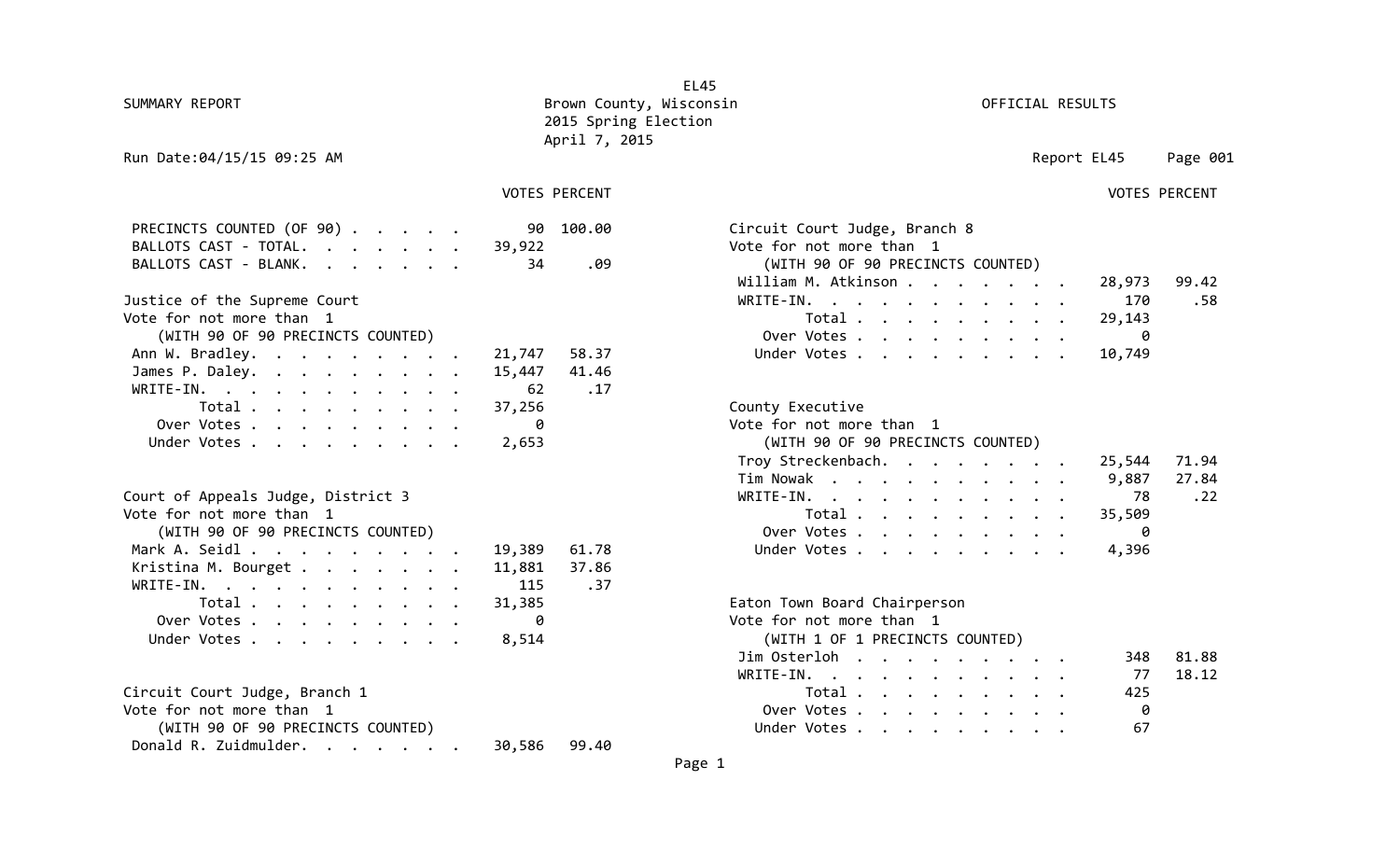| WRITE-IN.                         | .60<br>186              |                                 |          |
|-----------------------------------|-------------------------|---------------------------------|----------|
| Total                             | 30,772                  | Eaton Town Board Supervisor     |          |
| Over Votes                        | 0                       | Vote for not more than 2        |          |
| Under Votes                       | 9,123                   | (WITH 1 OF 1 PRECINCTS COUNTED) |          |
|                                   |                         | Ron DeGrand.<br>267             | 34.14    |
|                                   |                         | Kevin Taicher<br>290            | 37.08    |
| Circuit Court Judge, Branch 4     |                         | 218                             | 27.88    |
|                                   |                         | Roger Welsing                   |          |
| Vote for not more than 1          |                         | $\overline{7}$<br>WRITE-IN.     | .90      |
| (WITH 90 OF 90 PRECINCTS COUNTED) |                         | Total<br>782                    |          |
| Kendall M. Kelley.                | 28,840<br>99.36         | Over Votes<br>0                 |          |
| WRITE-IN.                         | 187<br>.64              | Under Votes<br>202              |          |
| Total                             | 29,027                  |                                 |          |
| Over Votes                        | 0                       |                                 |          |
| Under Votes                       | 10,864                  | Eaton Town Clerk                |          |
|                                   |                         | Vote for not more than 1        |          |
|                                   |                         | (WITH 1 OF 1 PRECINCTS COUNTED) |          |
| Circuit Court Judge, Branch 5     |                         | Dawn Konop.<br>417              | 99.05    |
| Vote for not more than 1          |                         | WRITE-IN.<br>4                  | .95      |
| (WITH 90 OF 90 PRECINCTS COUNTED) |                         | Total<br>421                    |          |
| Marc A. Hammer.                   | 29,004<br>99.35         | Over Votes<br>g                 |          |
|                                   |                         |                                 |          |
| WRITE-IN.                         | 190<br>.65              | 71<br>Under Votes               |          |
| Total                             | 29,194                  |                                 |          |
| Over Votes                        | 0                       |                                 |          |
| Under Votes                       | 10,701                  |                                 |          |
| SUMMARY REPORT                    | Brown County, Wisconsin | OFFICIAL RESULTS                |          |
|                                   | 2015 Spring Election    |                                 |          |
|                                   |                         |                                 |          |
|                                   | April 7, 2015           |                                 |          |
| Run Date: 04/15/15 09:25 AM       |                         | Report EL45                     | Page 002 |
|                                   | <b>VOTES PERCENT</b>    | <b>VOTES PERCENT</b>            |          |
| Eaton Town Treasurer              |                         | Glenmore Town Treasurer         |          |
| Vote for not more than 1          |                         | Vote for not more than 1        |          |
| (WITH 1 OF 1 PRECINCTS COUNTED)   |                         | (WITH 1 OF 1 PRECINCTS COUNTED) |          |
|                                   | 24.40                   |                                 | 70.61    |
| Mary Bonjean                      | 111                     | Bernie Kozlovsky<br>233         |          |
| Rebecca Hawbecker.                | 74.95<br>341            | Lana J. Ossmann<br>97           | 29.39    |
|                                   | Page 2                  |                                 |          |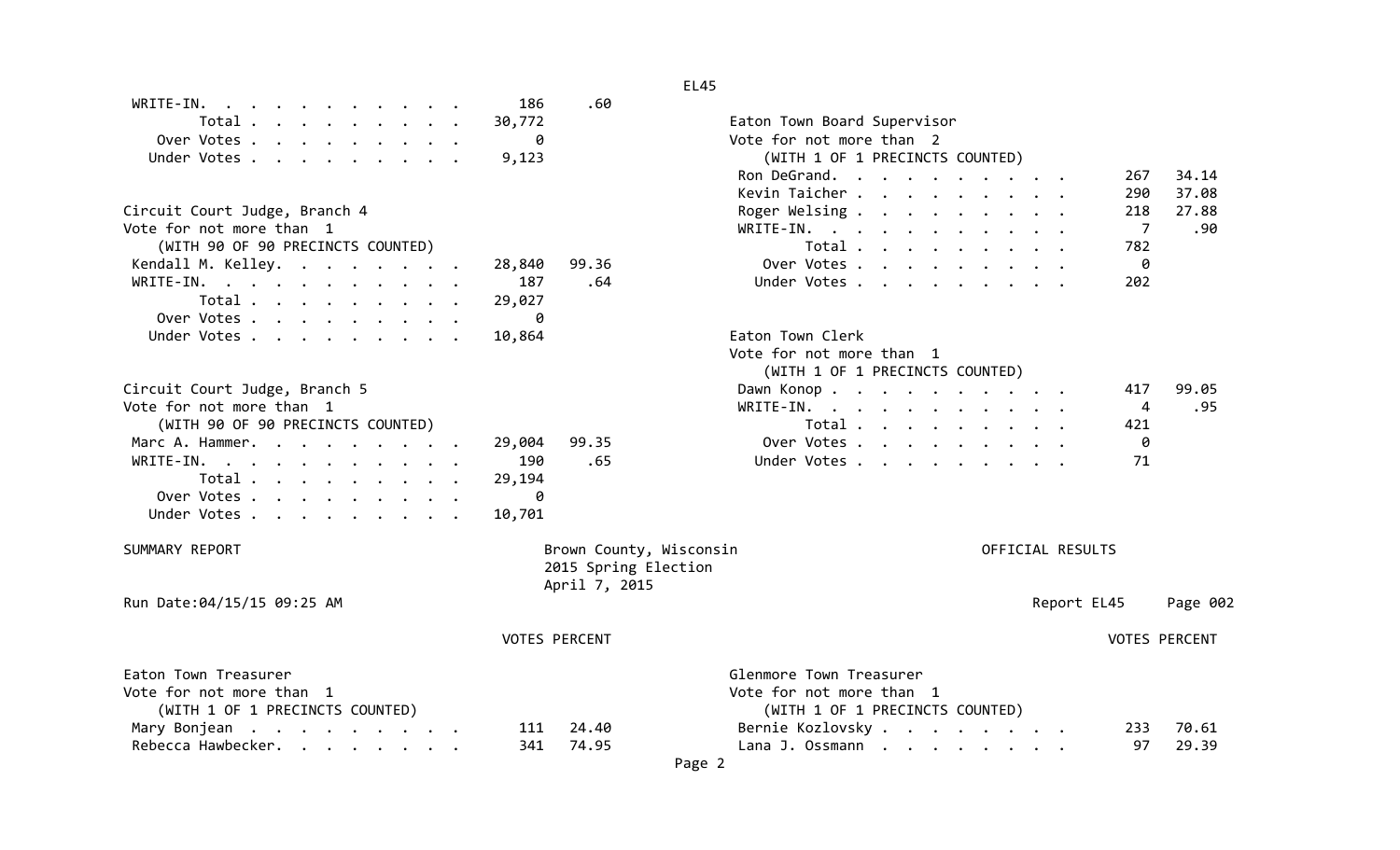| WRITE-IN. 3 |  |  |  |  |  |               | WRITE-IN.   |       |  |  |  |  |      |
|-------------|--|--|--|--|--|---------------|-------------|-------|--|--|--|--|------|
|             |  |  |  |  |  | Total<br>455. |             | Total |  |  |  |  | -330 |
| Over Votes  |  |  |  |  |  |               | Over Votes  |       |  |  |  |  |      |
| Under Votes |  |  |  |  |  |               | Under Votes |       |  |  |  |  |      |

| Eaton Town Constable |  |
|----------------------|--|
|----------------------|--|

| Vote for not more than  1       |  |  |  |  |     |       | Vote for not more than 1        |     |
|---------------------------------|--|--|--|--|-----|-------|---------------------------------|-----|
| (WITH 1 OF 1 PRECINCTS COUNTED) |  |  |  |  |     |       | (WITH 1 OF 1 PRECINCTS COUNTED) |     |
| David Lacenski.                 |  |  |  |  | 387 | 99.23 | Seth DeMerritt.                 | 268 |
| WRITE-IN.                       |  |  |  |  |     | .77   | WRITE-IN.                       | - 4 |
| Total                           |  |  |  |  | 390 |       | Total                           | 272 |
| Over Votes                      |  |  |  |  | - 0 |       | Over Votes                      |     |
| Under Votes                     |  |  |  |  | 102 |       | Under Votes                     | -65 |

| Glenmore Town Board Chairperson |           | Glenmore Town Constable         |                            |
|---------------------------------|-----------|---------------------------------|----------------------------|
| Vote for not more than 1        |           | Vote for not more than 1        |                            |
| (WITH 1 OF 1 PRECINCTS COUNTED) |           | (WITH 1 OF 1 PRECINCTS COUNTED) |                            |
| Rick Loppnow                    | 274 98.92 | Joe Guns.                       | 280                        |
| WRITE-IN. $\qquad \qquad$       | 1.08      | WRITE-IN.                       | $\overline{\phantom{a}}$ 3 |
| Total 277                       |           | Total                           | 283                        |
| Over Votes                      | -0        | Over Votes                      | - 0                        |
| Under Votes                     | -60       | Under Votes                     | 54                         |

| Glenmore Town Board Supervisor  |  |  |  |  |     |           | Green Bay Town Board Chairperson |
|---------------------------------|--|--|--|--|-----|-----------|----------------------------------|
| Vote for not more than 2        |  |  |  |  |     |           | Vote for not more than 1         |
| (WITH 1 OF 1 PRECINCTS COUNTED) |  |  |  |  |     |           | (WITH 1 OF 1 PRECINCTS COUNTED)  |
| Thomas Klika                    |  |  |  |  |     | 222 45.31 | Lee DeChamps                     |
| Ronald Nowak                    |  |  |  |  |     | 267 54.49 | WRITE-IN.                        |
| WRITE-IN.                       |  |  |  |  |     | 1.20      | Total $\cdots$ $\cdots$ $\cdots$ |
| Total                           |  |  |  |  | 490 |           | Over Votes                       |
|                                 |  |  |  |  |     |           | Under Votes                      |
| Under Votes                     |  |  |  |  | 184 |           |                                  |

| EL<br>45 |              |
|----------|--------------|
|          | $1.10 T T$ r |

|  | $\mathbf{r}$ , and the set of the set of the set of the set of the set of the set of the set of the set of the set of the set of the set of the set of the set of the set of the set of the set of the set of the set of the set |  |  |  |  | WRITE-IN.  |  |  |  |  | <b>PA</b> |
|--|----------------------------------------------------------------------------------------------------------------------------------------------------------------------------------------------------------------------------------|--|--|--|--|------------|--|--|--|--|-----------|
|  | 1.                                                                                                                                                                                                                               |  |  |  |  | Total      |  |  |  |  | 330       |
|  | S.                                                                                                                                                                                                                               |  |  |  |  | Over Votes |  |  |  |  | ി         |
|  | S.                                                                                                                                                                                                                               |  |  |  |  |            |  |  |  |  |           |

| Glenmore Town Assessor |  |  |
|------------------------|--|--|
|                        |  |  |

| for not more than  1           | Vote for not more than 1        |
|--------------------------------|---------------------------------|
| WITH 1 OF 1 PRECINCTS COUNTED) | (WITH 1 OF 1 PRECINCTS COUNTED) |
| d Lacenski. 387 99.23          | Seth DeMerritt.<br>98.53<br>268 |
| E-IN. 3 .77                    | 4 1.47<br>WRITE-IN.             |
| Total 390                      | Total 272                       |
| ver Votes 0                    | Over Votes                      |
| der Votes 102                  |                                 |
|                                |                                 |

| more Town Board Chairperson     | Glenmore Town Constable         |              |
|---------------------------------|---------------------------------|--------------|
| for not more than 1             | Vote for not more than 1        |              |
| (WITH 1 OF 1 PRECINCTS COUNTED) | (WITH 1 OF 1 PRECINCTS COUNTED) |              |
| k Loppnow 274 98.92             | Joe Guns.                       | 98.94<br>280 |
| TE-IN. 3 1.08                   | WRITE-IN. 3                     | 1.06         |
| Total 277                       | Total                           | 283          |
| Over Votes<br>- 0               | Over Votes                      | -0           |
| nder Votes<br>60                | Under Votes                     | 54           |

| re Town Board Supervisor<br>or not more than 2 | Green Bay Town Board Chairperson<br>Vote for not more than 1 |              |
|------------------------------------------------|--------------------------------------------------------------|--------------|
| ITH 1 OF 1 PRECINCTS COUNTED)                  | (WITH 1 OF 1 PRECINCTS COUNTED)                              |              |
| 222 45.31                                      | Lee DeChamps                                                 | 98.55<br>272 |
| d Nowak<br>267 54.49                           | WRITE-IN. $\qquad \qquad$                                    | 1.45<br>4    |
| $-IN.$ 1 .20                                   | Total                                                        | 276          |
| Total 490                                      | Over Votes                                                   | - 0          |
| er Votes 0                                     | Under Votes                                                  | 59           |

Green Bay Town Board Supervisor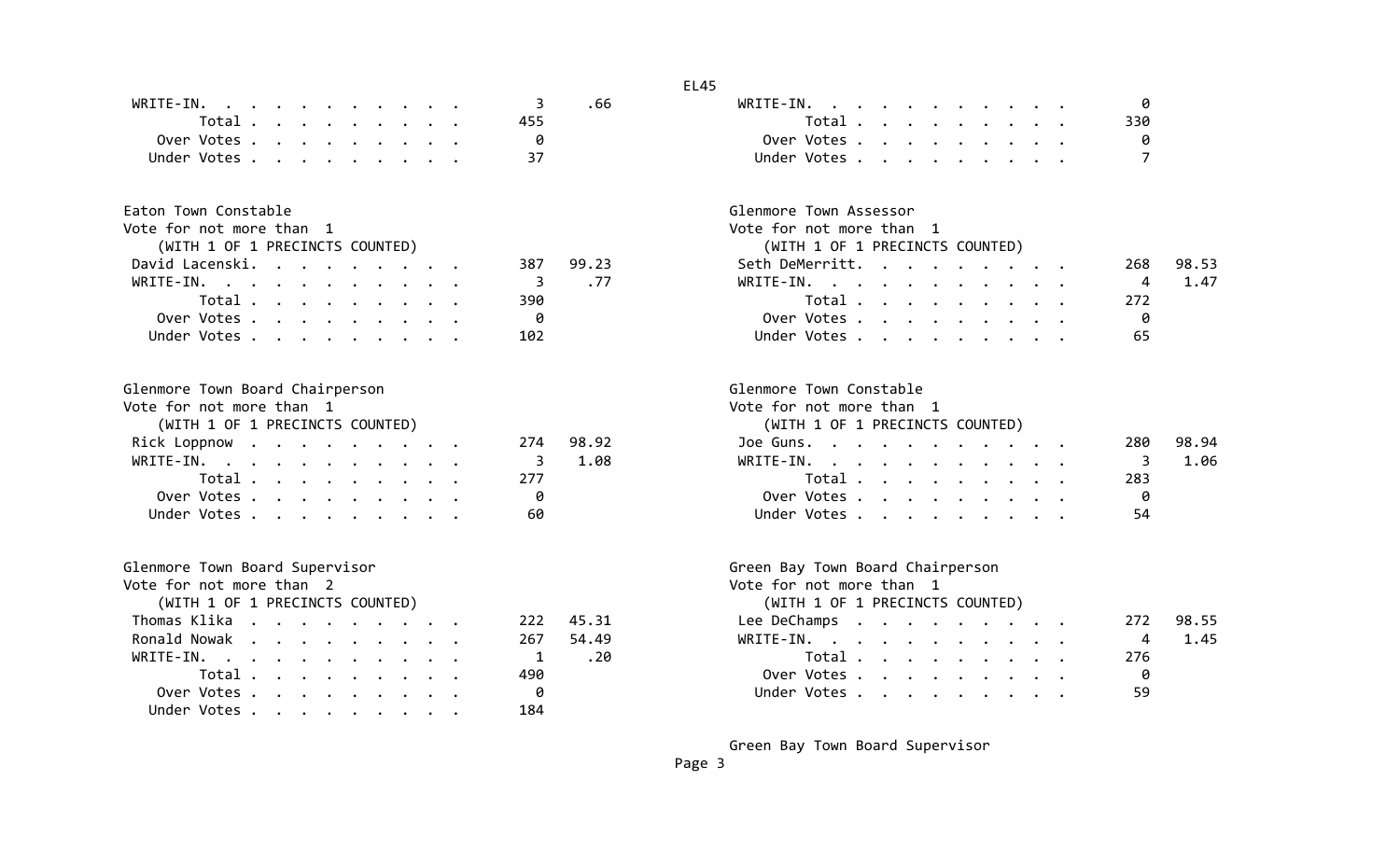| Vote for not more than 1<br>(WITH 1 OF 1 PRECINCTS COUNTED)<br>92.20<br>(WITH 1 OF 1 PRECINCTS COUNTED)<br>Cary Dequaine<br>272<br>7.80<br>99.31<br>WRITE-IN.<br>23<br>Cindy Ossmann<br>287<br>WRITE-IN.<br>.69<br>Total $\cdots$ $\cdots$ $\cdots$<br>295<br>2<br>$\cdots$<br>$\begin{tabular}{cccccccccccccc} Total & . & . & . & . & . & . & . & . & . \end{tabular}$<br>0<br>289<br>Over Votes<br>0<br>Under Votes<br>375<br>Over Votes<br>Under Votes<br>48<br>Green Bay Town Clerk<br>Vote for not more than 1<br>(WITH 1 OF 1 PRECINCTS COUNTED)<br>Debra Mercier<br>100.00<br>284<br>WRITE-IN.<br>0<br>Total<br>284<br>Over Votes<br>0<br>51<br>Under Votes<br>Brown County, Wisconsin<br>OFFICIAL RESULTS<br>2015 Spring Election<br>April 7, 2015<br>Report EL45<br>Page 003<br><b>VOTES PERCENT</b><br><b>VOTES PERCENT</b><br>Holland Town Constable<br>Green Bay Town Treasurer<br>Vote for not more than 1<br>Vote for not more than 1<br>(WITH 1 OF 1 PRECINCTS COUNTED)<br>(WITH 1 OF 1 PRECINCTS COUNTED)<br>Lori Mercier Geniesse<br>100.00<br>Mike Jeske<br>97.35<br>147<br>274<br>WRITE-IN.<br>0<br>WRITE-IN.<br>2.65<br>4<br>Total<br>274<br>Total<br>151<br>Over Votes<br>Over Votes<br>0<br>0<br>Under Votes<br>61<br>Under Votes<br>46<br>Green Bay Town Constable<br>Humboldt Town Board Chairperson | Glenmore Town Clerk         | Vote for not more than 2 |
|-------------------------------------------------------------------------------------------------------------------------------------------------------------------------------------------------------------------------------------------------------------------------------------------------------------------------------------------------------------------------------------------------------------------------------------------------------------------------------------------------------------------------------------------------------------------------------------------------------------------------------------------------------------------------------------------------------------------------------------------------------------------------------------------------------------------------------------------------------------------------------------------------------------------------------------------------------------------------------------------------------------------------------------------------------------------------------------------------------------------------------------------------------------------------------------------------------------------------------------------------------------------------------------------------------------------------------|-----------------------------|--------------------------|
|                                                                                                                                                                                                                                                                                                                                                                                                                                                                                                                                                                                                                                                                                                                                                                                                                                                                                                                                                                                                                                                                                                                                                                                                                                                                                                                               |                             |                          |
|                                                                                                                                                                                                                                                                                                                                                                                                                                                                                                                                                                                                                                                                                                                                                                                                                                                                                                                                                                                                                                                                                                                                                                                                                                                                                                                               |                             |                          |
|                                                                                                                                                                                                                                                                                                                                                                                                                                                                                                                                                                                                                                                                                                                                                                                                                                                                                                                                                                                                                                                                                                                                                                                                                                                                                                                               |                             |                          |
|                                                                                                                                                                                                                                                                                                                                                                                                                                                                                                                                                                                                                                                                                                                                                                                                                                                                                                                                                                                                                                                                                                                                                                                                                                                                                                                               |                             |                          |
|                                                                                                                                                                                                                                                                                                                                                                                                                                                                                                                                                                                                                                                                                                                                                                                                                                                                                                                                                                                                                                                                                                                                                                                                                                                                                                                               |                             |                          |
|                                                                                                                                                                                                                                                                                                                                                                                                                                                                                                                                                                                                                                                                                                                                                                                                                                                                                                                                                                                                                                                                                                                                                                                                                                                                                                                               |                             |                          |
|                                                                                                                                                                                                                                                                                                                                                                                                                                                                                                                                                                                                                                                                                                                                                                                                                                                                                                                                                                                                                                                                                                                                                                                                                                                                                                                               |                             |                          |
|                                                                                                                                                                                                                                                                                                                                                                                                                                                                                                                                                                                                                                                                                                                                                                                                                                                                                                                                                                                                                                                                                                                                                                                                                                                                                                                               |                             |                          |
|                                                                                                                                                                                                                                                                                                                                                                                                                                                                                                                                                                                                                                                                                                                                                                                                                                                                                                                                                                                                                                                                                                                                                                                                                                                                                                                               |                             |                          |
|                                                                                                                                                                                                                                                                                                                                                                                                                                                                                                                                                                                                                                                                                                                                                                                                                                                                                                                                                                                                                                                                                                                                                                                                                                                                                                                               |                             |                          |
|                                                                                                                                                                                                                                                                                                                                                                                                                                                                                                                                                                                                                                                                                                                                                                                                                                                                                                                                                                                                                                                                                                                                                                                                                                                                                                                               |                             |                          |
|                                                                                                                                                                                                                                                                                                                                                                                                                                                                                                                                                                                                                                                                                                                                                                                                                                                                                                                                                                                                                                                                                                                                                                                                                                                                                                                               |                             |                          |
|                                                                                                                                                                                                                                                                                                                                                                                                                                                                                                                                                                                                                                                                                                                                                                                                                                                                                                                                                                                                                                                                                                                                                                                                                                                                                                                               |                             |                          |
|                                                                                                                                                                                                                                                                                                                                                                                                                                                                                                                                                                                                                                                                                                                                                                                                                                                                                                                                                                                                                                                                                                                                                                                                                                                                                                                               |                             |                          |
|                                                                                                                                                                                                                                                                                                                                                                                                                                                                                                                                                                                                                                                                                                                                                                                                                                                                                                                                                                                                                                                                                                                                                                                                                                                                                                                               |                             |                          |
|                                                                                                                                                                                                                                                                                                                                                                                                                                                                                                                                                                                                                                                                                                                                                                                                                                                                                                                                                                                                                                                                                                                                                                                                                                                                                                                               |                             |                          |
|                                                                                                                                                                                                                                                                                                                                                                                                                                                                                                                                                                                                                                                                                                                                                                                                                                                                                                                                                                                                                                                                                                                                                                                                                                                                                                                               |                             |                          |
|                                                                                                                                                                                                                                                                                                                                                                                                                                                                                                                                                                                                                                                                                                                                                                                                                                                                                                                                                                                                                                                                                                                                                                                                                                                                                                                               | SUMMARY REPORT              |                          |
|                                                                                                                                                                                                                                                                                                                                                                                                                                                                                                                                                                                                                                                                                                                                                                                                                                                                                                                                                                                                                                                                                                                                                                                                                                                                                                                               |                             |                          |
|                                                                                                                                                                                                                                                                                                                                                                                                                                                                                                                                                                                                                                                                                                                                                                                                                                                                                                                                                                                                                                                                                                                                                                                                                                                                                                                               |                             |                          |
|                                                                                                                                                                                                                                                                                                                                                                                                                                                                                                                                                                                                                                                                                                                                                                                                                                                                                                                                                                                                                                                                                                                                                                                                                                                                                                                               | Run Date: 04/15/15 09:25 AM |                          |
|                                                                                                                                                                                                                                                                                                                                                                                                                                                                                                                                                                                                                                                                                                                                                                                                                                                                                                                                                                                                                                                                                                                                                                                                                                                                                                                               |                             |                          |
|                                                                                                                                                                                                                                                                                                                                                                                                                                                                                                                                                                                                                                                                                                                                                                                                                                                                                                                                                                                                                                                                                                                                                                                                                                                                                                                               |                             |                          |
|                                                                                                                                                                                                                                                                                                                                                                                                                                                                                                                                                                                                                                                                                                                                                                                                                                                                                                                                                                                                                                                                                                                                                                                                                                                                                                                               |                             |                          |
|                                                                                                                                                                                                                                                                                                                                                                                                                                                                                                                                                                                                                                                                                                                                                                                                                                                                                                                                                                                                                                                                                                                                                                                                                                                                                                                               |                             |                          |
|                                                                                                                                                                                                                                                                                                                                                                                                                                                                                                                                                                                                                                                                                                                                                                                                                                                                                                                                                                                                                                                                                                                                                                                                                                                                                                                               |                             |                          |
|                                                                                                                                                                                                                                                                                                                                                                                                                                                                                                                                                                                                                                                                                                                                                                                                                                                                                                                                                                                                                                                                                                                                                                                                                                                                                                                               |                             |                          |
|                                                                                                                                                                                                                                                                                                                                                                                                                                                                                                                                                                                                                                                                                                                                                                                                                                                                                                                                                                                                                                                                                                                                                                                                                                                                                                                               |                             |                          |
|                                                                                                                                                                                                                                                                                                                                                                                                                                                                                                                                                                                                                                                                                                                                                                                                                                                                                                                                                                                                                                                                                                                                                                                                                                                                                                                               |                             |                          |
|                                                                                                                                                                                                                                                                                                                                                                                                                                                                                                                                                                                                                                                                                                                                                                                                                                                                                                                                                                                                                                                                                                                                                                                                                                                                                                                               |                             |                          |
|                                                                                                                                                                                                                                                                                                                                                                                                                                                                                                                                                                                                                                                                                                                                                                                                                                                                                                                                                                                                                                                                                                                                                                                                                                                                                                                               |                             |                          |
|                                                                                                                                                                                                                                                                                                                                                                                                                                                                                                                                                                                                                                                                                                                                                                                                                                                                                                                                                                                                                                                                                                                                                                                                                                                                                                                               |                             |                          |
|                                                                                                                                                                                                                                                                                                                                                                                                                                                                                                                                                                                                                                                                                                                                                                                                                                                                                                                                                                                                                                                                                                                                                                                                                                                                                                                               |                             |                          |
|                                                                                                                                                                                                                                                                                                                                                                                                                                                                                                                                                                                                                                                                                                                                                                                                                                                                                                                                                                                                                                                                                                                                                                                                                                                                                                                               | Vote for not more than 1    | Vote for not more than 1 |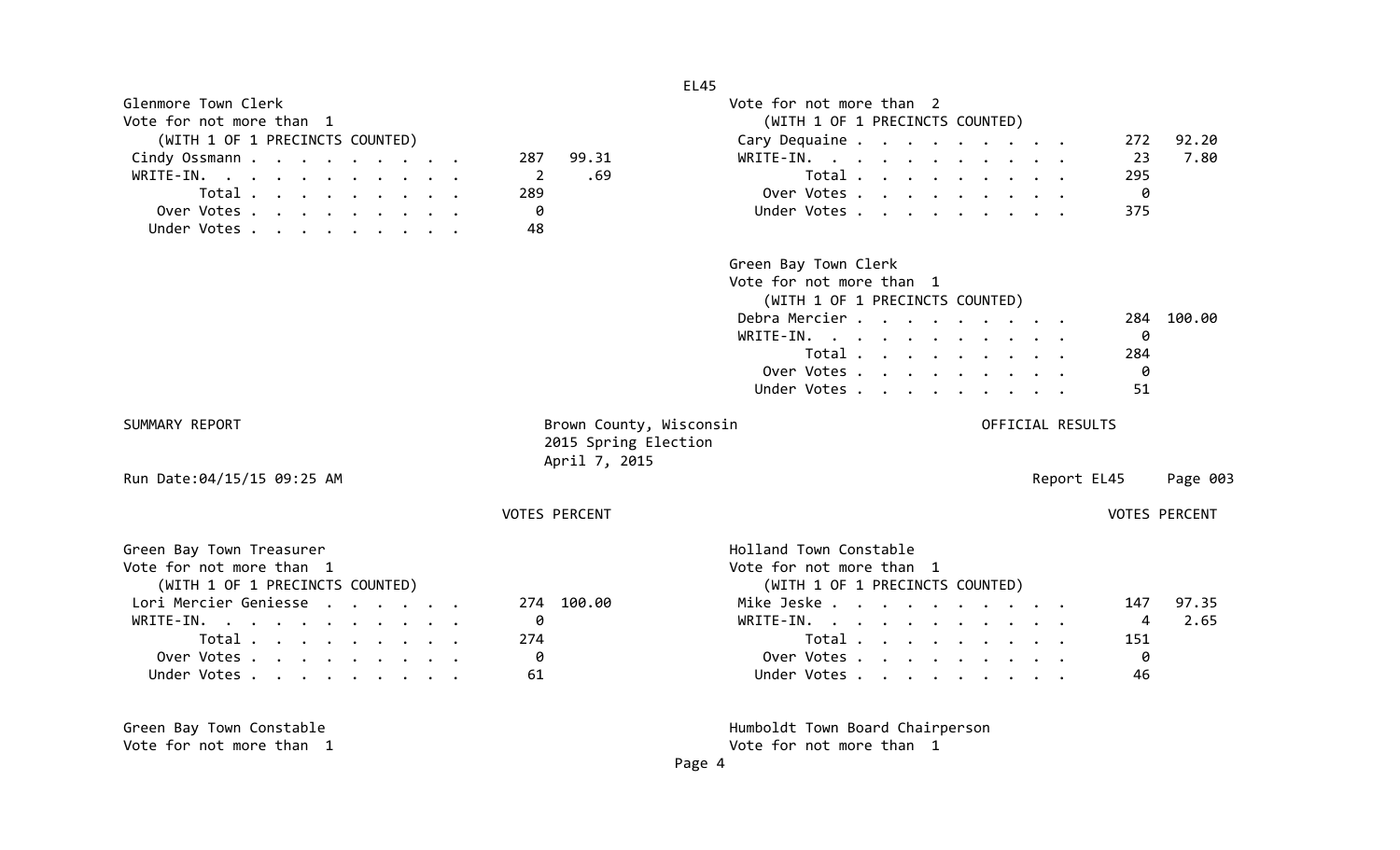| Gary Jacobs. |  |  |  |  |  |       | 262 99.62 | Steve Dart  |       |  |  |  |  | - 237 |
|--------------|--|--|--|--|--|-------|-----------|-------------|-------|--|--|--|--|-------|
| WRITE-IN.    |  |  |  |  |  |       |           | WRITE-IN.   |       |  |  |  |  |       |
| Total        |  |  |  |  |  | -263- |           |             | Total |  |  |  |  | 240   |
| Over Votes   |  |  |  |  |  |       |           | Over Votes  |       |  |  |  |  |       |
| Under Votes  |  |  |  |  |  |       |           | Under Votes |       |  |  |  |  | 46    |

| Holland Town Board Chairperson  | Humboldt Town Board Supervisor  |
|---------------------------------|---------------------------------|
| Vote for not more than 1        | Vote for not more than 2        |
| (WITH 1 OF 1 PRECINCTS COUNTED) | (WITH 1 OF 1 PRECINCTS COUNTED) |
| Jerome Wall.<br>96.95<br>159    | 178<br>John Zimonick            |
| 3.05                            | 137                             |
| WRITE-IN.                       | Warren Jadin                    |
| Total                           | 138                             |
| 164                             | Wes Dorner                      |
| Over Votes                      | $\overline{1}$                  |
| -0                              | WRITE-IN.                       |
| Under Votes                     | 454                             |
| -33-                            | Total                           |

| Holland Town Board Supervisor   |           |                                 |
|---------------------------------|-----------|---------------------------------|
| Vote for not more than 2        |           |                                 |
| (WITH 1 OF 1 PRECINCTS COUNTED) |           | Humboldt Town Clerk             |
| Mike Geiger.                    | 143 46.58 | Vote for not more than 1        |
| Tom VandeWettering              | 162 52.77 | (WITH 1 OF 1 PRECINCTS COUNTED) |
| WRITE-IN.                       | 2.65      | Judy Baierl.                    |
| Total                           | 307       | WRITE-IN.                       |
| Over Votes.                     | 0         | Total                           |
| llnder Votes                    | 87        | Over Votes                      |

Holland Town Clerk Vote for not more than 1 Humboldt Town Treasurer (WITH 1 OF 1 PRECINCTS COUNTED) William Clancy. . . . . . . . . 170 98.84 (WITH <sup>1</sup> OF <sup>1</sup> PRECINCTS COUNTED)

| (WITH 1 OF 1 PRECINCTS COUNTED) |  |  |  |  |  |     |           | (WITH 1 OF 1 PRECINCTS COUNTED) |  |  |  |  |     |          |
|---------------------------------|--|--|--|--|--|-----|-----------|---------------------------------|--|--|--|--|-----|----------|
| Gary Jacobs.                    |  |  |  |  |  |     | 262 99.62 | Steve Dart                      |  |  |  |  | 237 | 98.75    |
| WRITE-IN.                       |  |  |  |  |  |     | .38       | WRITE-IN.                       |  |  |  |  |     | 3, 1, 25 |
| Total                           |  |  |  |  |  | 263 |           | Total                           |  |  |  |  | 240 |          |
| Over Votes                      |  |  |  |  |  | 0   |           | Over Votes                      |  |  |  |  |     |          |
|                                 |  |  |  |  |  |     |           | Under Votes                     |  |  |  |  | -46 |          |
|                                 |  |  |  |  |  |     |           |                                 |  |  |  |  |     |          |

| d Town Board Chairperson      | Humboldt Town Board Supervisor              |
|-------------------------------|---------------------------------------------|
| or not more than 1            | Vote for not more than 2                    |
| ITH 1 OF 1 PRECINCTS COUNTED) | (WITH 1 OF 1 PRECINCTS COUNTED)             |
| e Wall.<br>159 96.95          | John Zimonick<br>39.21<br>178               |
| $-IN.$ 5 3.05                 | 30.18<br>Warren Jadin<br>137                |
| Total<br>164                  | 30.40<br>138<br>Wes Dorner                  |
| 0                             | $\overline{\phantom{1}}$ .22<br>WRITE-IN. 1 |
| er Votes 33                   | Total<br>454                                |
|                               | 0<br>Over Votes.                            |
|                               | 118<br>Under Votes                          |

| (WITH 1 OF 1 PRECINCTS COUNTED) |                            | Humboldt Town Clerk                   |
|---------------------------------|----------------------------|---------------------------------------|
| ke Geiger.                      |                            | Vote for not more than 1<br>143 46.58 |
|                                 | m VandeWettering 162 52.77 | (WITH 1 OF 1 PRECINCTS COUNTED)       |
|                                 | ITE-IN. 2 .65              | Judy Baierl.<br>250 100.00            |
|                                 | 307                        | WRITE-IN.<br>$\theta$                 |
|                                 | Over Votes 0               | Total<br>250                          |
| Under Votes 87                  |                            | - 0<br>Over Votes                     |
|                                 |                            | -36<br>Under Votes                    |
|                                 |                            |                                       |

| ote for not more than  1        | Humboldt Town Treasurer         |   |
|---------------------------------|---------------------------------|---|
| (WITH 1 OF 1 PRECINCTS COUNTED) | Vote for not more than 1        |   |
| William Clancy. 170 98.84       | (WITH 1 OF 1 PRECINCTS COUNTED) |   |
| WRITE-IN. 2 1.16                | Jeanne Conard 247 100.00        |   |
| Total 172                       | WRITE-IN.                       | ി |
| Over Votes 0                    | Total 247                       |   |
| Under Votes 25                  |                                 |   |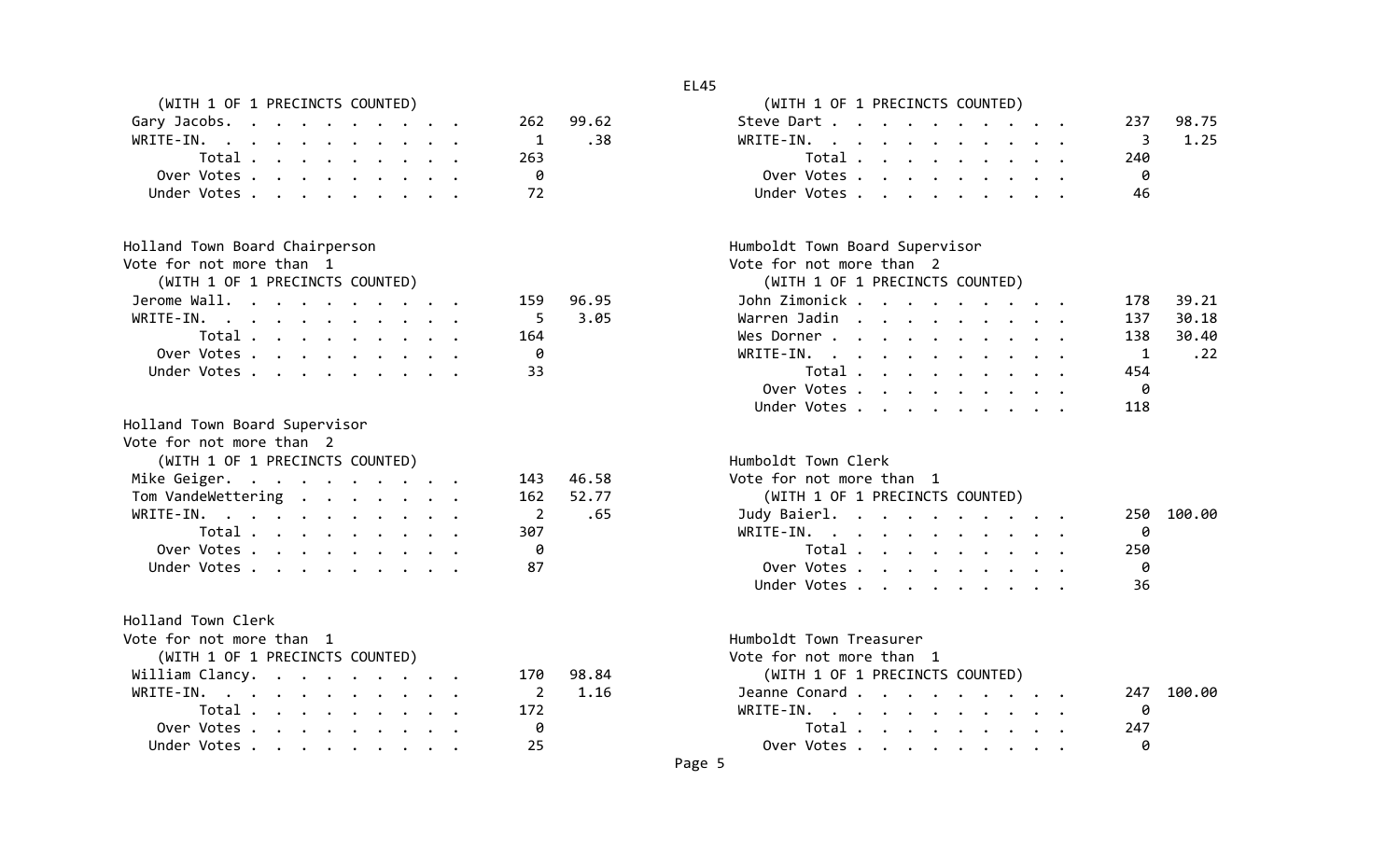Holland Town Treasurer Vote for not more than 1 Humboldt Town Constable (WITH <sup>1</sup> OF <sup>1</sup> PRECINCTS COUNTED) Vote for not more than <sup>1</sup> Gloria Kennedy. . . . . . . . . 168 100.00 (WITH <sup>1</sup> OF <sup>1</sup> PRECINCTS COUNTED) WRITE-IN. . . . . . . . . . 0 13 Randy Enderby . . . . . . . . 241 99.18 Total . . . . . . . . . . . . . . . . . . 168 WRITE‐IN. . . . . . . . . . . 2 .82 Over Votes . . . . . . . . Votes . . . . . . . . . 0 Total . . . . . . . . . 243 Under Votes......... Votes . . . . . . . . . 29 Over Votes . . . . . . . . . 0 Under Votes . . . . . . . . . 43 SUMMARY REPORT Brown County, Wisconsin **Brown County, Wisconsin** Counter of *DEFICIAL RESULTS* 2015 Spring Election April 7, 2015 Run Date:04/15/15 09:25 AM Report EL45 Page 004 **VOTES PERCENT** VOTES PERCENT Lawrence Town Board Chairperson Morrison Town Board Chairperson Vote for not more than 1 Vote for not more than 1 (WITH <sup>1</sup> OF <sup>1</sup> PRECINCTS COUNTED) (WITH <sup>1</sup> OF <sup>1</sup> PRECINCTS COUNTED) Lanny J. Tibaldo . . . . . . . . 527 98.87 Clarice Hacka . . . . . . . . . 102 22.08 WRITE-IN. . . . . . . . . . . 1.13 Tom Kempen . . . . . . . . . . 360 77.92 Total . . . . . . . . . . . . . . . . . . 533 WRITE‐IN. . . . . . . . . . . 0 Over Votes . . . . . . . . . 0 Total . . . . . . . . . 462 Under Votes . . . . . . . . . 139 Over Votes . . . . . . . . . 0 Under Votes . . . . . . . . . . . 6 Lawrence Town Board Supervisor Vote for not more than 2 Morrison Town Board Supervisor (WITH <sup>1</sup> OF <sup>1</sup> PRECINCTS COUNTED) Vote for not more than <sup>2</sup> Kenneth Van de Hei...... 368 36.11 (WITH 1 OF 1 PRECINCTS COUNTED) Randy Vandenack . . . . . . . 342 33.56 Jenny Wendland Wasmuth . . . . . 311 38.63 David VanVonderen. . . . . . . . 297 29.15 Gary Koomen. . . . . . . . . . 152 18.88 WRITE-IN. . . . . . . . . . . 12 1.18 Dennis Herman Laabs . . . . . . 341 42.36 Total . . . . . . . . . . . . . . . . . . 1,019 WRITE‐IN. . . . . . . . . . . 1 .12

Page 6

. . . . . 0 Total . . . . . . . . . 805

Over Votes . . . .

EL45

Under Votes . . . . . . . . . . . 39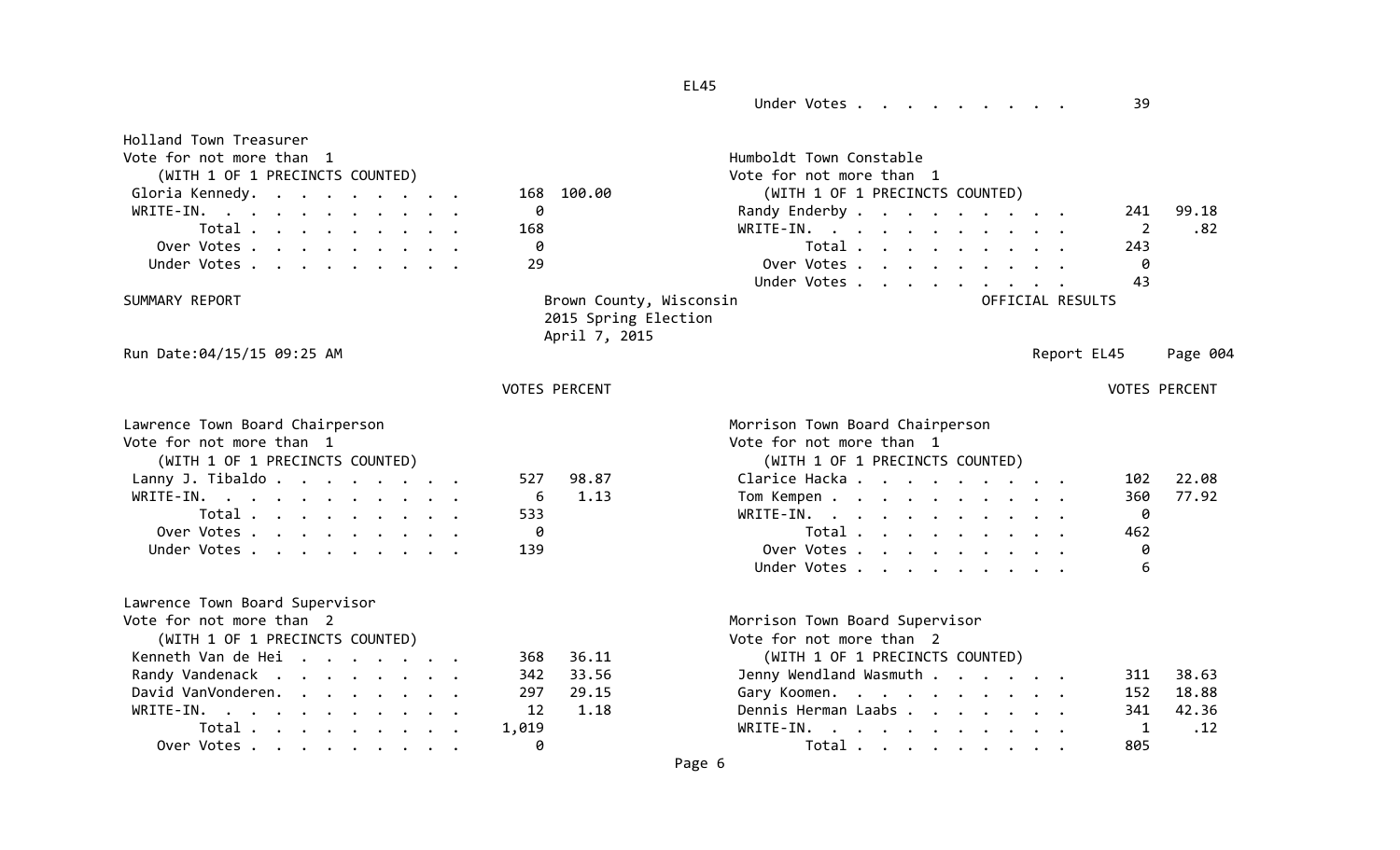|                                  |       | <b>EL45</b>                                                      |                                                                    |              |
|----------------------------------|-------|------------------------------------------------------------------|--------------------------------------------------------------------|--------------|
| Under Votes                      | 325   |                                                                  | Over Votes<br>Under Votes                                          | 0<br>131     |
| Ledgeview Town Board Chairperson |       |                                                                  |                                                                    |              |
| Vote for not more than 1         |       |                                                                  | Morrison Town Clerk                                                |              |
| (WITH 1 OF 1 PRECINCTS COUNTED)  |       |                                                                  | Vote for not more than 1                                           |              |
| Phil Danen                       | 755   | 97.04                                                            | (WITH 1 OF 1 PRECINCTS COUNTED)                                    |              |
| WRITE-IN.                        | 23    | 2.96                                                             | Colleen Magley.                                                    | 99.51<br>404 |
| Total                            | 778   |                                                                  | WRITE-IN.                                                          | .49<br>2     |
| Over Votes                       | 0     |                                                                  | Total                                                              | 406          |
| Under Votes                      | 259   |                                                                  | Over Votes                                                         | ø            |
|                                  |       |                                                                  | Under Votes                                                        | 62           |
| Ledgeview Town Board Supervisor  |       |                                                                  |                                                                    |              |
| Vote for not more than 2         |       |                                                                  | Morrison Town Treasurer                                            |              |
| (WITH 1 OF 1 PRECINCTS COUNTED)  |       |                                                                  | Vote for not more than 1                                           |              |
| Kenneth C. Geurts.               | 675   | 54.09                                                            | (WITH 1 OF 1 PRECINCTS COUNTED)                                    |              |
| Cullen Peltier.                  | 559   | 44.79                                                            | Laurie Kocian Daul                                                 | 99.75<br>405 |
| WRITE-IN.                        | 14    | 1.12                                                             | WRITE-IN.                                                          | .25<br>1     |
| Total                            | 1,248 |                                                                  | Total                                                              | 406          |
| Over Votes                       | 0     |                                                                  | Over Votes                                                         | 0            |
| Under Votes                      | 826   |                                                                  | Under Votes                                                        | 62           |
| Ledgeview Town Constable         |       |                                                                  | Morrison Town Constable                                            |              |
| Vote for not more than 1         |       |                                                                  | Vote for not more than 1                                           |              |
| (WITH 1 OF 1 PRECINCTS COUNTED)  |       |                                                                  | (WITH 1 OF 1 PRECINCTS COUNTED)                                    |              |
| Pat Van Rite                     | 751   | 99.08                                                            | Herold Treichel                                                    | 397<br>99.00 |
| WRITE-IN.                        | 7     | .92                                                              | WRITE-IN.                                                          | 1.00<br>4    |
| Total                            | 758   |                                                                  | Total .<br>$\cdot$ $\cdot$ $\cdot$ $\cdot$ $\cdot$ $\cdot$ $\cdot$ | 401          |
| Over Votes                       | 0     |                                                                  | Over Votes                                                         | 0            |
| Under Votes                      | 279   |                                                                  | Under Votes                                                        | 67           |
| SUMMARY REPORT                   |       | Brown County, Wisconsin<br>2015 Spring Election<br>April 7, 2015 | OFFICIAL RESULTS                                                   |              |

Run Date:04/15/15 09:25 AM Report EL45 Page 005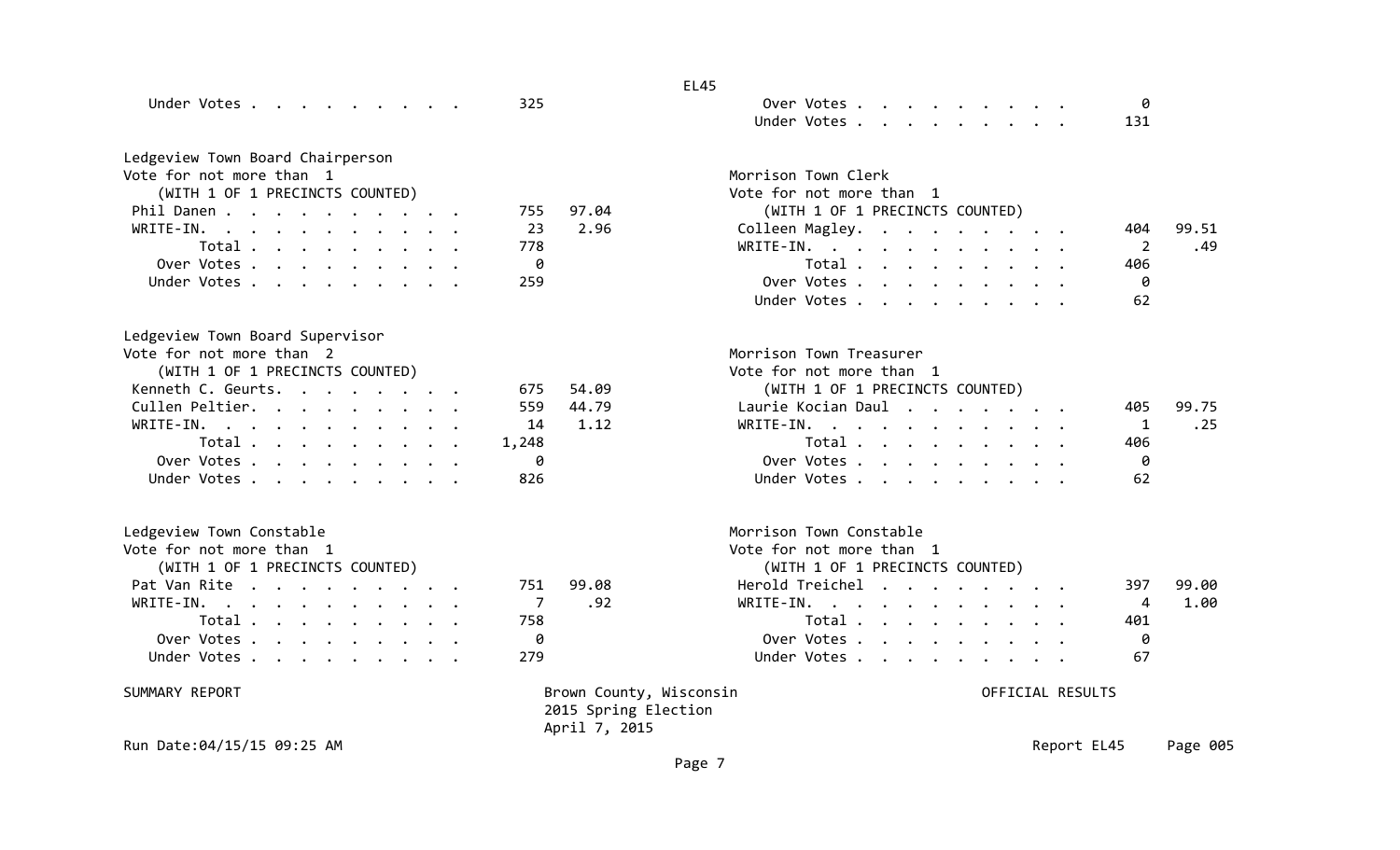# **VOTES PERCENT**

## VOTES PERCENT

| New Denmark Town Board Chairperson<br>Vote for not more than 1<br>(WITH 1 OF 1 PRECINCTS COUNTED)<br>William J. Krueger<br>WRITE-IN.<br>Total<br>Over Votes | 242<br>15<br>257<br>0 | 94.16<br>5.84 | Pittsfield Town Board Supervisor #1<br>Vote for not more than 1<br>(WITH 1 OF 1 PRECINCTS COUNTED)<br>Tom Huetter.<br>WRITE-IN.<br>Total<br>Over Votes | 522<br>-5<br>527<br>0 | 99.05<br>.95 |
|-------------------------------------------------------------------------------------------------------------------------------------------------------------|-----------------------|---------------|--------------------------------------------------------------------------------------------------------------------------------------------------------|-----------------------|--------------|
| Under Votes                                                                                                                                                 | 107                   |               | Under Votes                                                                                                                                            | 199                   |              |
| New Denmark Town Board Supervisor<br>Vote for not more than 2<br>(WITH 1 OF 1 PRECINCTS COUNTED)                                                            |                       |               | Pittsfield Town Board Supervisor #2<br>Vote for not more than 1<br>(WITH 1 OF 1 PRECINCTS COUNTED)                                                     |                       |              |
| Steven J. Olsen                                                                                                                                             | 180                   | 34.95         | Ray Tauscher                                                                                                                                           | 322                   | 51.52        |
| Matthew Goetsch                                                                                                                                             | 199                   | 38.64         | Brandon Holewinski                                                                                                                                     | 299                   | 47.84        |
| WRITE-IN.                                                                                                                                                   | 136                   | 26.41         | WRITE-IN.                                                                                                                                              | 4                     | .64          |
| Total                                                                                                                                                       | 515                   |               | Total                                                                                                                                                  | 625                   |              |
| Over Votes                                                                                                                                                  | -0                    |               | Over Votes.                                                                                                                                            | 0                     |              |
| Under Votes                                                                                                                                                 | 213                   |               | Under Votes                                                                                                                                            | 101                   |              |
| New Denmark Town Clerk/Treasurer                                                                                                                            |                       |               | Rockland Town Board Chairperson                                                                                                                        |                       |              |
| Vote for not more than 1                                                                                                                                    |                       |               | Vote for not more than 1                                                                                                                               |                       |              |
| (WITH 1 OF 1 PRECINCTS COUNTED)                                                                                                                             |                       |               | (WITH 1 OF 1 PRECINCTS COUNTED)                                                                                                                        |                       |              |
| Michelle Wallerius                                                                                                                                          | 313.                  | 97.51         | Dennis J. Cashman.                                                                                                                                     | 339                   | 96.31        |
| WRITE-IN.                                                                                                                                                   |                       | 2.49          | WRITE-IN.                                                                                                                                              | 13                    | 3.69         |
| Total                                                                                                                                                       | 321                   |               | Total                                                                                                                                                  | 352                   |              |
| Over Votes                                                                                                                                                  | 0                     |               | Over Votes                                                                                                                                             | 0                     |              |
| Under Votes                                                                                                                                                 | 43                    |               | Under Votes                                                                                                                                            | 81                    |              |
|                                                                                                                                                             |                       |               |                                                                                                                                                        |                       |              |

Rockland Town Board Supervisor Vote for not more than 2 (WITH <sup>1</sup> OF <sup>1</sup> PRECINCTS COUNTED) (WITH <sup>1</sup> OF <sup>1</sup> PRECINCTS COUNTED)

New Denmark Town Assessor

Vote for not more than 1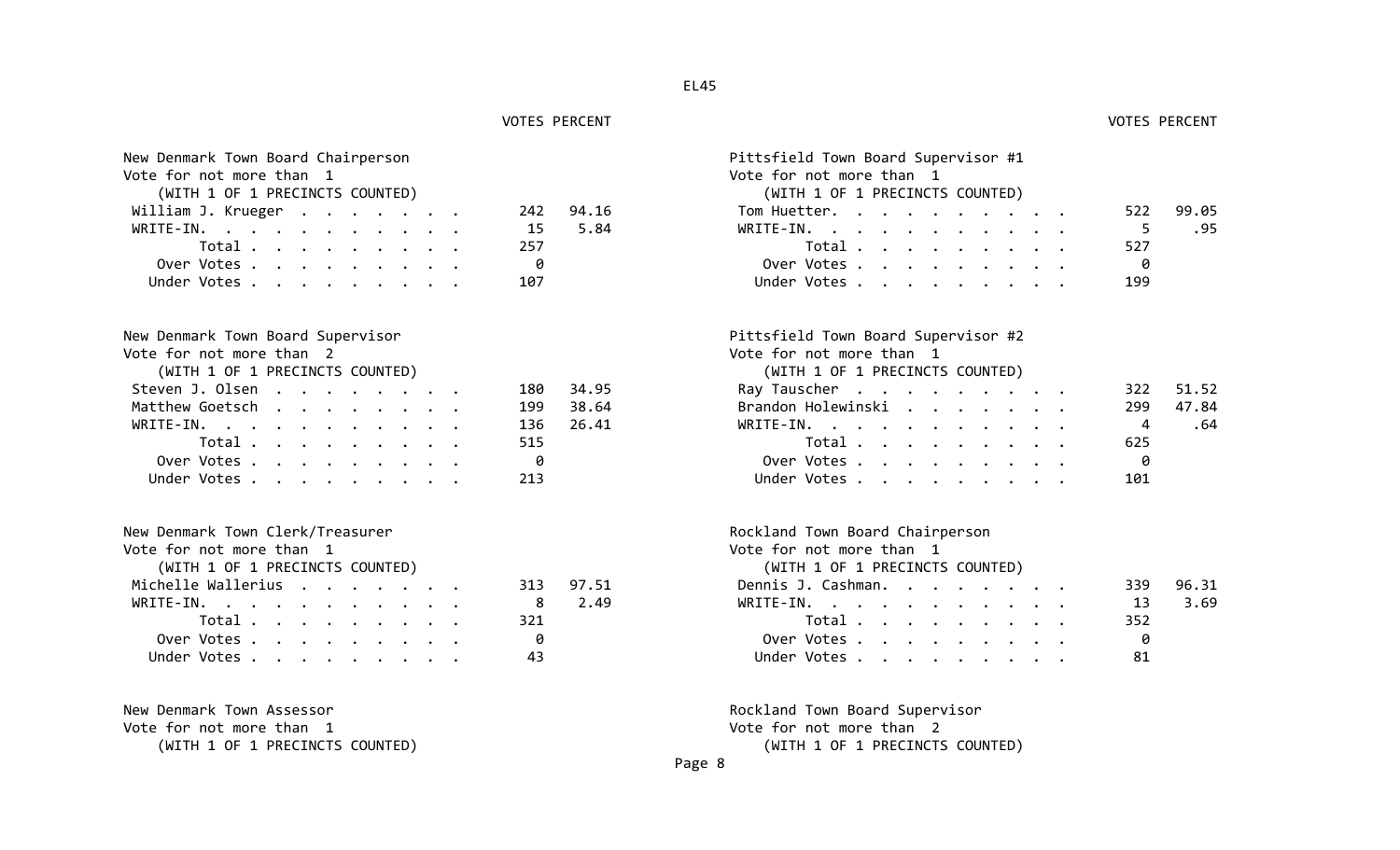|                                                                                                                                                                                       |                             |                                                        | EL45                                                                                                     |                  |     |                      |
|---------------------------------------------------------------------------------------------------------------------------------------------------------------------------------------|-----------------------------|--------------------------------------------------------|----------------------------------------------------------------------------------------------------------|------------------|-----|----------------------|
| Gary Taicher                                                                                                                                                                          | 276                         | 99.28                                                  | Randy Hansen                                                                                             |                  | 218 | 30.11                |
| WRITE-IN.<br>$\cdot$                                                                                                                                                                  | 2                           | .72                                                    | Alan J. Lasee                                                                                            |                  | 223 | 30.80                |
| Total                                                                                                                                                                                 | 278                         |                                                        | Vicky L. Van Vonderen.                                                                                   |                  | 282 | 38.95                |
| Over Votes                                                                                                                                                                            | ø                           |                                                        | $WRITE-IN.$                                                                                              |                  | 1   | .14                  |
| Under Votes                                                                                                                                                                           | 86                          |                                                        | Total                                                                                                    |                  | 724 |                      |
|                                                                                                                                                                                       |                             |                                                        | Over Votes                                                                                               |                  | 0   |                      |
|                                                                                                                                                                                       |                             |                                                        | Under Votes                                                                                              |                  | 142 |                      |
| New Denmark Town Constable                                                                                                                                                            |                             |                                                        |                                                                                                          |                  |     |                      |
| Vote for not more than 1                                                                                                                                                              |                             |                                                        |                                                                                                          |                  |     |                      |
| (WITH 1 OF 1 PRECINCTS COUNTED)                                                                                                                                                       |                             |                                                        | Rockland Town Treasurer                                                                                  |                  |     |                      |
| Mike Calewarts.                                                                                                                                                                       | 180                         | 54.55                                                  | Vote for not more than 1                                                                                 |                  |     |                      |
| Derek Rosek.                                                                                                                                                                          | 149                         | 45.15                                                  | (WITH 1 OF 1 PRECINCTS COUNTED)                                                                          |                  |     |                      |
| WRITE-IN.                                                                                                                                                                             | $\mathbf{1}$                | .30                                                    | Mary E. Van Dyck                                                                                         |                  | 364 | 99.73                |
| Total                                                                                                                                                                                 | 330                         |                                                        | WRITE-IN.                                                                                                |                  | 1   | .27                  |
| Over Votes                                                                                                                                                                            | 0                           |                                                        | Total                                                                                                    |                  | 365 |                      |
| Under Votes                                                                                                                                                                           | 34                          |                                                        | Over Votes                                                                                               |                  | 0   |                      |
|                                                                                                                                                                                       |                             |                                                        | Under Votes                                                                                              |                  | 68  |                      |
| Pittsfield Town Board Chairperson<br>Vote for not more than 1<br>(WITH 1 OF 1 PRECINCTS COUNTED)<br>Keith Deneys<br>WRITE-IN.<br>Total<br>Over Votes<br>Under Votes<br>SUMMARY REPORT | 559<br>8<br>567<br>0<br>159 | 98.59<br>1.41<br>2015 Spring Election<br>April 7, 2015 | Brown County, Wisconsin                                                                                  | OFFICIAL RESULTS |     |                      |
| Run Date: 04/15/15 09:25 AM                                                                                                                                                           |                             |                                                        |                                                                                                          | Report EL45      |     | Page 006             |
|                                                                                                                                                                                       |                             |                                                        |                                                                                                          |                  |     |                      |
|                                                                                                                                                                                       |                             | <b>VOTES PERCENT</b>                                   |                                                                                                          |                  |     | <b>VOTES PERCENT</b> |
| Scott Town Board Chairperson<br>Vote for not more than 1<br>(WITH 1 OF 1 PRECINCTS COUNTED)<br>Mike Van Lanen.<br>$\ddot{\phantom{1}}$                                                | 514                         | 99.42                                                  | Wrightstown Town Clerk<br>Vote for not more than 1<br>(WITH 1 OF 1 PRECINCTS COUNTED)<br>Donna Martzahl. |                  | 296 | 99.66                |
|                                                                                                                                                                                       |                             |                                                        | Page 9                                                                                                   |                  |     |                      |
|                                                                                                                                                                                       |                             |                                                        |                                                                                                          |                  |     |                      |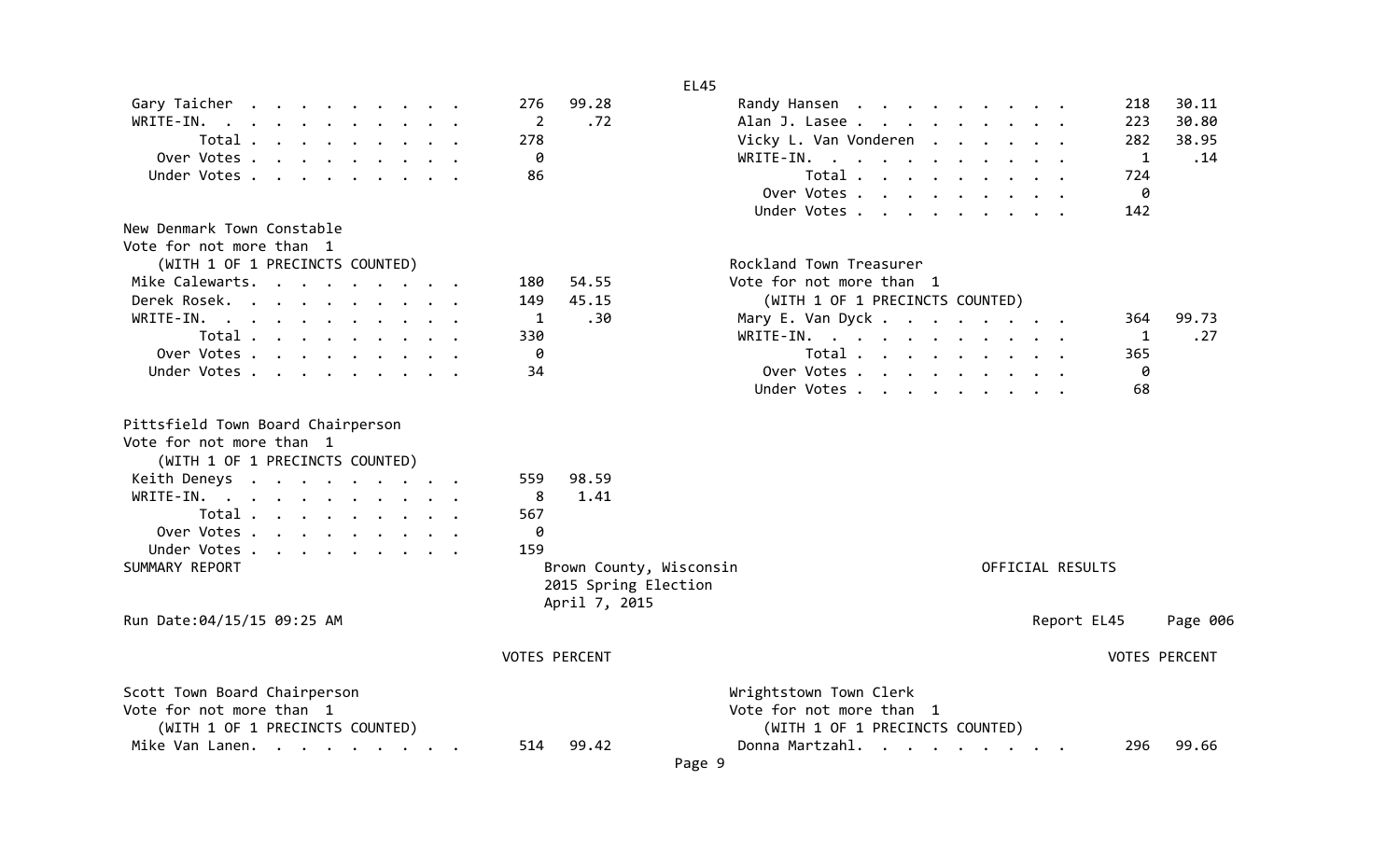|                                    |              | <b>EL45</b>                           |             |
|------------------------------------|--------------|---------------------------------------|-------------|
| WRITE-IN.                          | .58<br>3     | WRITE-IN.                             | $\mathbf 1$ |
| Total                              | 517          | Total                                 | 297         |
| Over Votes                         | ø            | Over Votes                            |             |
| Under Votes                        | 108          | Under Votes                           | 52          |
|                                    |              |                                       |             |
| Scott Town Board Supervisor        |              | Wrightstown Town Treasurer            |             |
| Vote for not more than 2           |              | Vote for not more than 1              |             |
| (WITH 1 OF 1 PRECINCTS COUNTED)    |              | (WITH 1 OF 1 PRECINCTS COUNTED)       |             |
| Kenneth Jacobs.                    | 445<br>50.63 | Nancy Leick.                          | 291         |
| Chuck Bouche                       | 48.92<br>430 | WRITE-IN.                             | 1           |
| WRITE-IN.                          | .46<br>4     | Total                                 | 292         |
| Total                              | 879          | Over Votes                            | 0           |
| Over Votes                         | 0            | Under Votes                           | 57          |
| Under Votes                        | 371          |                                       |             |
|                                    |              | Allouez Village Trustee               |             |
| Scott Town Constable               |              | Vote for not more than 3              |             |
| Vote for not more than 2           |              | (WITH 4 OF 4 PRECINCTS COUNTED)       |             |
| (WITH 1 OF 1 PRECINCTS COUNTED)    |              | 1,348<br>Penny Dart                   |             |
| Leland Baenen                      | 51.02<br>425 | 1,378<br>Lynn Green                   |             |
| Kurt Baenen.                       | 48.38<br>403 | Al Martens                            | 794         |
| WRITE-IN.                          | 5<br>.60     | Jim Genrich.<br>1,130                 |             |
| Total                              | 833          | Rob Atwood<br>1,151                   |             |
| Over Votes                         | 0            | WRITE-IN.                             | 25          |
| Under Votes                        | 417          | 5,826<br>Total                        |             |
|                                    |              | Over Votes                            | 0           |
|                                    |              | 2,025<br>Under Votes                  |             |
| Wrightstown Town Board Chairperson |              |                                       |             |
| Vote for not more than 1           |              |                                       |             |
| (WITH 1 OF 1 PRECINCTS COUNTED)    |              | Ashwaubenon Village Trustee Wards 7-8 |             |
| William Verbeten                   | 99.64<br>276 | Vote for not more than 1              |             |
| WRITE-IN.                          | .36<br>1     | (WITH 1 OF 1 PRECINCTS COUNTED)       |             |
| Total                              | 277          | Mark Williams                         | 331         |
| Over Votes                         | 0            | WRITE-IN.                             |             |
|                                    | 72           |                                       |             |
| Under Votes                        |              | Total                                 | 333         |

|       |  |  |  |  | $\frac{1}{2}$ , $\frac{1}{2}$ , $\frac{1}{2}$ , $\frac{1}{2}$ , $\frac{1}{2}$ , $\frac{1}{2}$ , $\frac{1}{2}$ , $\frac{1}{2}$ , $\frac{1}{2}$ , $\frac{1}{2}$ , $\frac{1}{2}$ | 3.58 | WRITE-IN. 1  |  |
|-------|--|--|--|--|-------------------------------------------------------------------------------------------------------------------------------------------------------------------------------|------|--------------|--|
|       |  |  |  |  | Total 517                                                                                                                                                                     |      | 297<br>Total |  |
| Votes |  |  |  |  |                                                                                                                                                                               |      | Over Votes   |  |
|       |  |  |  |  | Votes. 108                                                                                                                                                                    |      | Under Votes  |  |
|       |  |  |  |  |                                                                                                                                                                               |      |              |  |

| Town Board Supervisor          | Wrightstown Town Treasurer      |
|--------------------------------|---------------------------------|
| for not more than 2            | Vote for not more than 1        |
| WITH 1 OF 1 PRECINCTS COUNTED) | (WITH 1 OF 1 PRECINCTS COUNTED) |
| eth Jacobs. 445 50.63          | Nancy Leick. 291<br>99.66       |
| 430 48.92                      | . 34<br>WRITE-IN. 1             |
| E-IN. 4 .46                    | Total<br>292                    |
| Total 879                      | - 0<br>Over Votes               |
| ver Votes<br>0                 | 57<br>Under Votes               |

|                                 |  |  |  |  |  |  |  |                |       | Allouez Village Trustee         |     |  |  |  |  |  |
|---------------------------------|--|--|--|--|--|--|--|----------------|-------|---------------------------------|-----|--|--|--|--|--|
| t Town Constable                |  |  |  |  |  |  |  |                |       | Vote for not more than 3        |     |  |  |  |  |  |
| for not more than 2             |  |  |  |  |  |  |  |                |       | (WITH 4 OF 4 PRECINCTS COUNTED) |     |  |  |  |  |  |
| (WITH 1 OF 1 PRECINCTS COUNTED) |  |  |  |  |  |  |  |                |       | 23.14<br>Penny Dart.<br>1,348   |     |  |  |  |  |  |
| and Baenen                      |  |  |  |  |  |  |  | 425            | 51.02 | 23.65<br>Lynn Green<br>1,378    |     |  |  |  |  |  |
| t Baenen.                       |  |  |  |  |  |  |  | 403            | 48.38 | 13.63<br>Al Martens<br>794      |     |  |  |  |  |  |
| TE-IN.                          |  |  |  |  |  |  |  | 5 <sup>2</sup> | .60   | 19.40<br>Jim Genrich.<br>1,130  |     |  |  |  |  |  |
| Total                           |  |  |  |  |  |  |  | 833            |       | 19.76<br>Rob Atwood<br>1,151    |     |  |  |  |  |  |
| Over Votes                      |  |  |  |  |  |  |  | $\theta$       |       | 25<br>WRITE-IN.                 | .43 |  |  |  |  |  |
| nder Votes                      |  |  |  |  |  |  |  | 417            |       | Total<br>5,826                  |     |  |  |  |  |  |
|                                 |  |  |  |  |  |  |  |                |       | -0<br>Over Votes                |     |  |  |  |  |  |
|                                 |  |  |  |  |  |  |  |                |       | Under Votes<br>2,025            |     |  |  |  |  |  |
|                                 |  |  |  |  |  |  |  |                |       |                                 |     |  |  |  |  |  |

| TH 1 OF 1 PRECINCTS COUNTED) |       | Ashwaubenon Village Trustee Wards 7-8 |       |
|------------------------------|-------|---------------------------------------|-------|
| m Verbeten<br>276            | 99.64 | Vote for not more than 1              |       |
| IN. 1                        | .36   | (WITH 1 OF 1 PRECINCTS COUNTED)       |       |
| Total 277                    |       | Mark Williams<br>331                  | 99.40 |
| r Votes<br>0                 |       | WRITE-IN.                             | .60   |
| r Votes 72                   |       | - 333<br>Total                        |       |
|                              |       | Over Votes                            |       |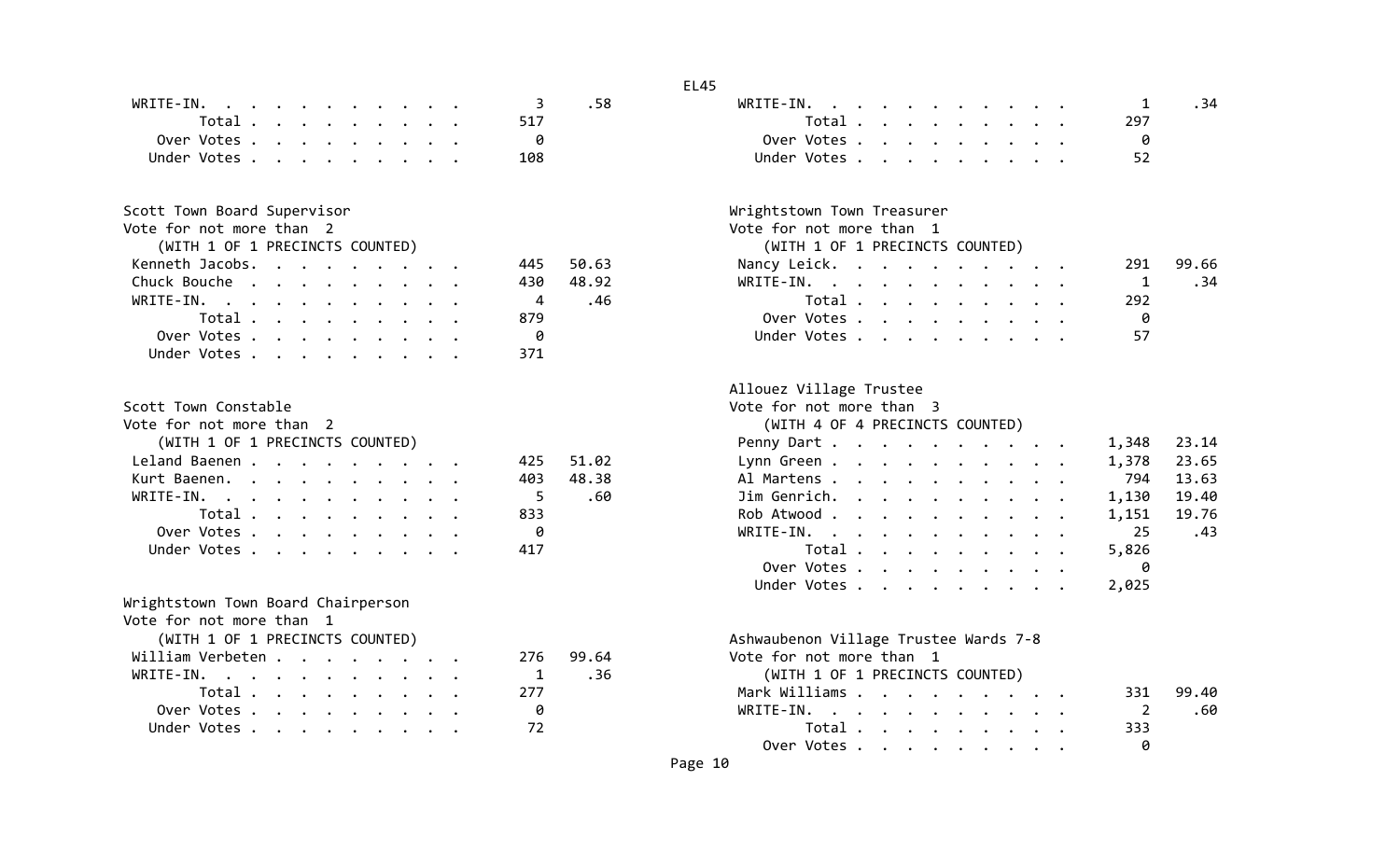|                                                               |                                                                  | Under Votes                                                 | 89                   |
|---------------------------------------------------------------|------------------------------------------------------------------|-------------------------------------------------------------|----------------------|
| Wrightstown Town Board Supervisor<br>Vote for not more than 2 |                                                                  |                                                             |                      |
| (WITH 1 OF 1 PRECINCTS COUNTED)                               |                                                                  | Ashwaubenon Village Trustee Wards 9-10                      |                      |
| Ronald F. Diny.                                               | 49.60<br>248                                                     | Vote for not more than 1                                    |                      |
| Jesse Juedes                                                  | 49.80<br>249                                                     | (WITH 1 OF 1 PRECINCTS COUNTED)                             |                      |
| WRITE-IN.<br>$\cdots$                                         | .60<br>3                                                         | Kenneth Bukowski.                                           | 99.28<br>416         |
| Total                                                         | 500                                                              | WRITE-IN.                                                   | .72<br>3             |
| Over Votes                                                    | 0                                                                | Total                                                       | 419                  |
| Under Votes                                                   | 198                                                              | Over Votes                                                  | 0                    |
|                                                               |                                                                  | Under Votes                                                 | 107                  |
| ♠                                                             |                                                                  |                                                             |                      |
| SUMMARY REPORT                                                | Brown County, Wisconsin<br>2015 Spring Election<br>April 7, 2015 | OFFICIAL RESULTS                                            |                      |
| Run Date: 04/15/15 09:25 AM                                   |                                                                  | Report EL45                                                 | Page 007             |
|                                                               | <b>VOTES PERCENT</b>                                             |                                                             | <b>VOTES PERCENT</b> |
| Ashwaubenon Village Trustee Wards 11-12                       |                                                                  | Denmark Village Trustee                                     |                      |
| Vote for not more than 1<br>(WITH 1 OF 1 PRECINCTS COUNTED)   |                                                                  | Vote for not more than 3<br>(WITH 1 OF 1 PRECINCTS COUNTED) |                      |
| Michael J. Malcheski.                                         | 254<br>98.83                                                     | Paul G. Hargarten.                                          | 24.29<br>230         |
| WRITE-IN.                                                     | 1.17<br>3                                                        | Milton Bielinski                                            | 27.46<br>260         |
| Total                                                         | 257                                                              | Steve Giese.                                                | 210<br>22.18         |
| Over Votes.                                                   | ø                                                                | Mary Jo Bielinski.                                          | 25.03<br>237         |
| Under Votes                                                   | 79                                                               | WRITE-IN.                                                   | 1.06<br>10           |
|                                                               |                                                                  | Total                                                       | 947                  |
|                                                               |                                                                  | Over Votes                                                  | 0                    |
| Ashwaubenon Village Clerk/Treasurer                           |                                                                  | Under Votes                                                 | 319                  |
| Vote for not more than 1                                      |                                                                  |                                                             |                      |
| (WITH 6 OF 6 PRECINCTS COUNTED)                               |                                                                  |                                                             |                      |
| Patrick W. Moynihan, Jr.                                      | 99.39<br>1,790                                                   | Hobart Village Trustee                                      |                      |
| WRITE-IN.                                                     | 11<br>.61                                                        | Vote for not more than 2                                    |                      |
| Total                                                         | 1,801                                                            | (WITH 1 OF 1 PRECINCTS COUNTED)                             |                      |
| Over Votes                                                    | 0                                                                | David Dillenburg                                            | 51.15<br>866         |
| Under Votes                                                   | 527                                                              | Tim Carpenter                                               | 47.25<br>800         |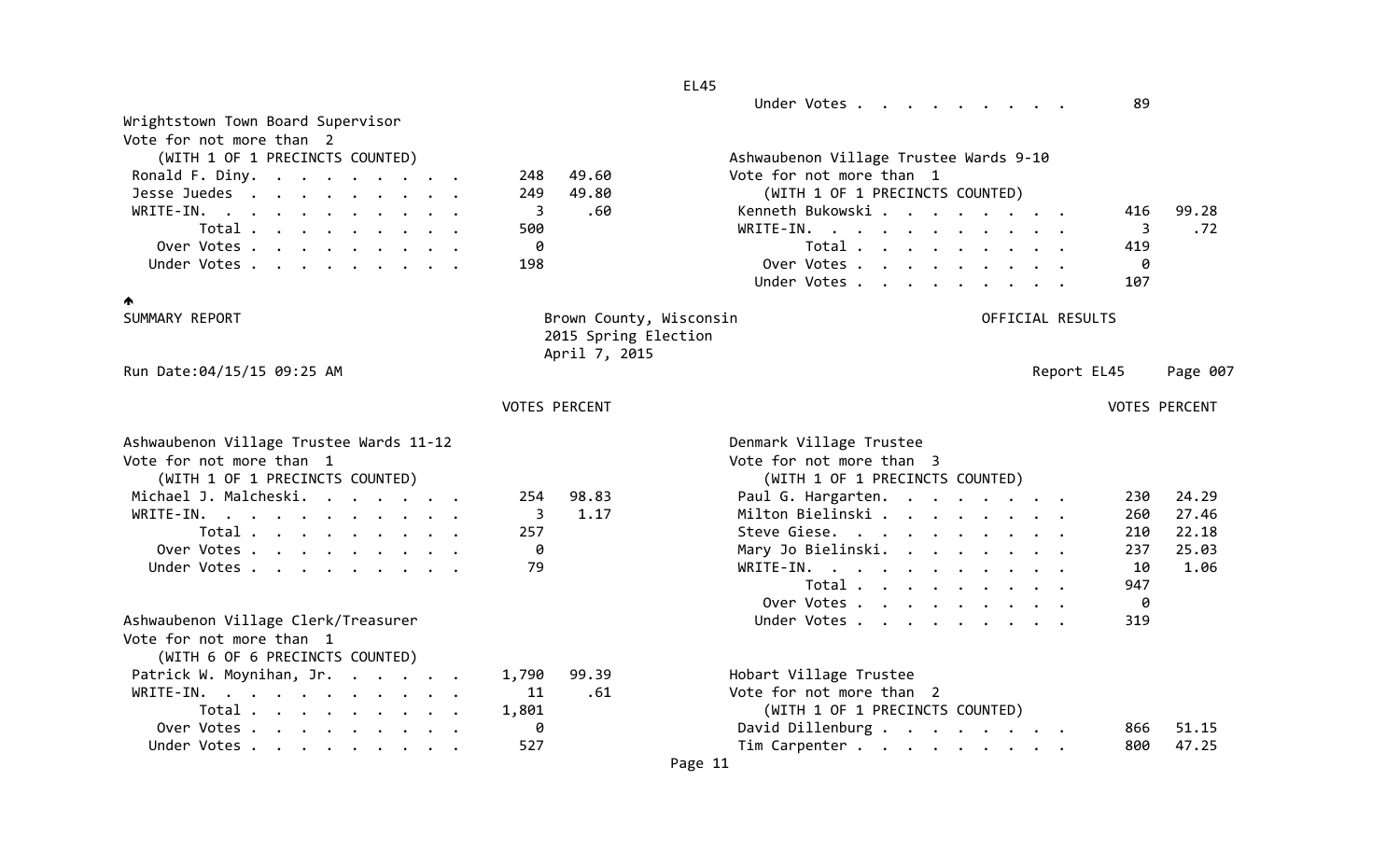| Ashwaubenon Village Municipal Judge |       | Over Votes                            | 0   |
|-------------------------------------|-------|---------------------------------------|-----|
| Vote for not more than 1            |       | Under Votes                           | 995 |
| (WITH 6 OF 6 PRECINCTS COUNTED)     |       |                                       |     |
| Gary A. Wickert<br>1,767            | 99.27 |                                       |     |
| WRITE-IN.<br>13                     | .73   | Howard Village Trustee Wards 1-2      |     |
| Total<br>1,780                      |       | Vote for not more than 1              |     |
| Over Votes<br>ø                     |       | (WITH 1 OF 1 PRECINCTS COUNTED)       |     |
| Under Votes<br>548                  |       | Ron Bredael.                          | 184 |
|                                     |       | WRITE-IN.                             | 8   |
|                                     |       | Total                                 | 192 |
| Bellevue Village President          |       | Over Votes                            | 0   |
| Vote for not more than 1            |       | Under Votes                           | 65  |
| (WITH 2 OF 2 PRECINCTS COUNTED)     |       |                                       |     |
| Kevin Brennan<br>845                | 37.32 |                                       |     |
| Steve Soukup<br>1,414               | 62.46 | Howard Village Trustee Wards 3-4      |     |
| WRITE-IN.<br>5                      | .22   | Vote for not more than 1              |     |
| Total<br>2,264                      |       | (WITH 1 OF 1 PRECINCTS COUNTED)       |     |
| Over Votes<br>0                     |       | Jim Widiger.                          | 89  |
| Under Votes<br>89                   |       | WRITE-IN.                             |     |
|                                     |       | Total                                 | 91  |
|                                     |       | Over Votes                            |     |
| Bellevue Village Trustee            |       | Under Votes                           | 19  |
| Vote for not more than 2            |       |                                       |     |
| (WITH 2 OF 2 PRECINCTS COUNTED)     |       |                                       |     |
| Adam Gauthier<br>1,378              | 47.96 | Howard Village Trustee Wards 13-14,18 |     |
| David Kaster<br>1,472               | 51.24 | Vote for not more than 1              |     |
| WRITE-IN.<br>23                     | .80   | (WITH 1 OF 1 PRECINCTS COUNTED)       |     |
| Total<br>2,873                      |       | Adam Lemorande.                       | 202 |
| Over Votes<br>0                     |       | WRITE-IN.                             |     |
| 1,833<br>Under Votes                |       | Total                                 | 203 |

#### Denmark Village President

Vote for not more than 1

(WITH <sup>1</sup> OF <sup>1</sup> PRECINCTS COUNTED)

|                              | WRITE-IN.                                 | 27<br>1.59  |
|------------------------------|-------------------------------------------|-------------|
|                              | Total<br>1,693                            |             |
| enon Village Municipal Judge | Over Votes                                | -0          |
| r not more than  1           | 995<br>Under Votes                        |             |
| TH 6 OF 6 PRECINCTS COUNTED) |                                           |             |
| . Wickert<br>99.27<br>1,767  |                                           |             |
| IN.<br>13<br>.73             | Howard Village Trustee Wards 1-2          |             |
| Total<br>1,780               | Vote for not more than 1                  |             |
| r Votes<br>0                 | (WITH 1 OF 1 PRECINCTS COUNTED)           |             |
| r Votes<br>548               | Ron Bredael.<br>184                       | 95.83       |
|                              | WRITE-IN.                                 | 4.17<br>-8  |
|                              | 192<br>Total                              |             |
| e Village President          | Over Votes                                | 0           |
| r not more than 1            | Under Votes                               | 65          |
| TH 2 OF 2 PRECINCTS COUNTED) |                                           |             |
| 37.32<br>Brennan<br>845      |                                           |             |
| 62.46<br>Soukup<br>1,414     | Howard Village Trustee Wards 3-4          |             |
| .22<br>IN.                   | Vote for not more than 1                  |             |
| Total<br>2,264               | (WITH 1 OF 1 PRECINCTS COUNTED)           |             |
| 0<br>r Votes                 | Jim Widiger.                              | 97.80<br>89 |
| 89<br>r Votes                | WRITE-IN.                                 | 2.20        |
|                              | Total $\cdots$ $\cdots$ $\cdots$ $\cdots$ | 91          |

| v |  |
|---|--|
|---|--|

|  |  |  |  |  | authier 1,378 47.96 |     | Howard Village Trustee Wards 13-14,18 |
|--|--|--|--|--|---------------------|-----|---------------------------------------|
|  |  |  |  |  | Kaster 1,472 51.24  |     | Vote for not more than 1              |
|  |  |  |  |  | IN. 23              | .80 | (WITH 1 OF 1 PRECINCTS COUNTED)       |
|  |  |  |  |  | Total 2,873         |     | 99.51<br>Adam Lemorande.<br>202       |
|  |  |  |  |  | r Votes 0           |     | .49<br>WRITE-IN. 1                    |
|  |  |  |  |  | r Votes 1,833       |     | Total<br>203                          |
|  |  |  |  |  |                     |     | - 0<br>Over Votes                     |
|  |  |  |  |  |                     |     | Under Votes 91                        |
|  |  |  |  |  |                     |     |                                       |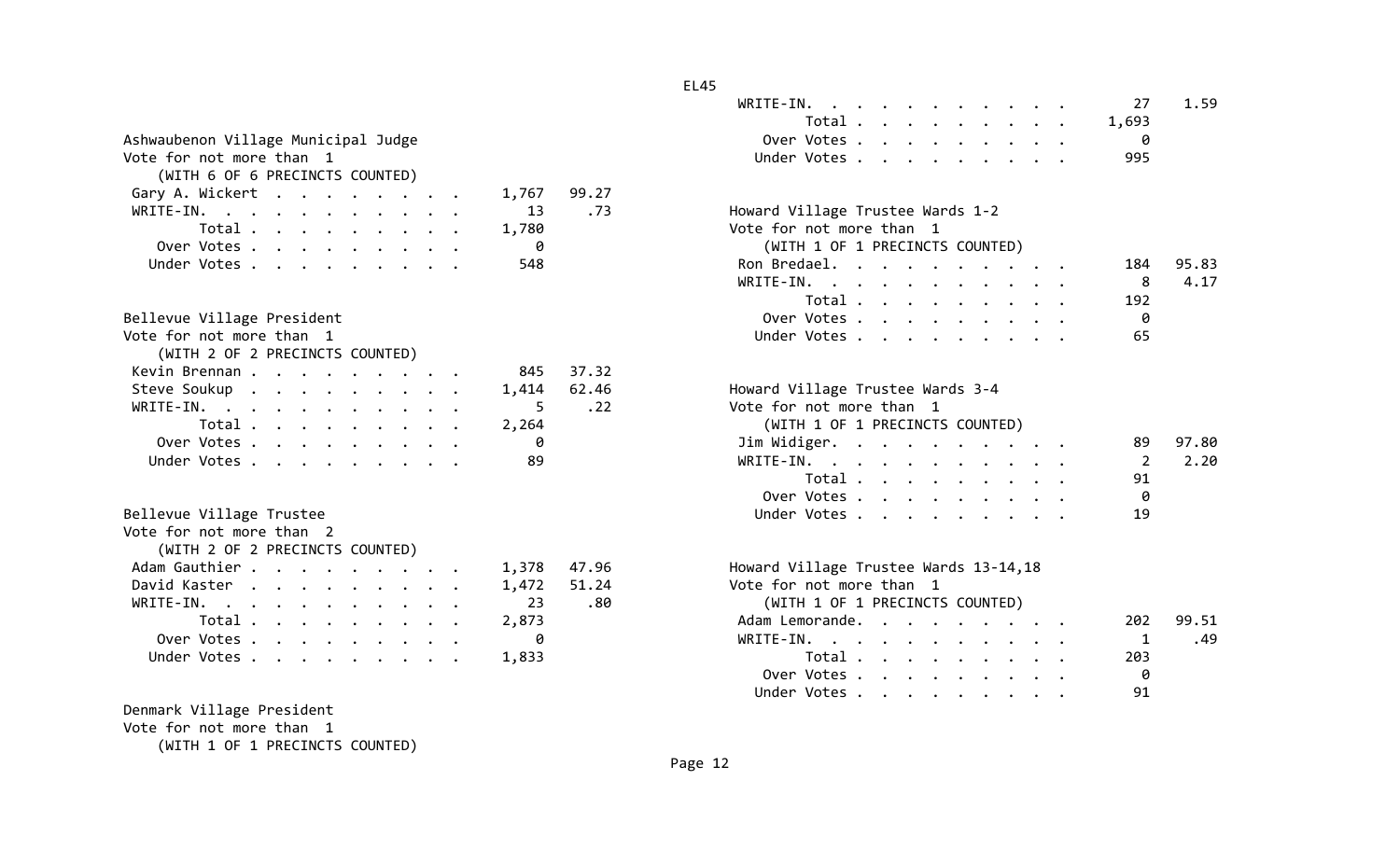|                                                                                                                                                                                                                                                                                                                                                                                                                                                            |                              |                                                                                   | <b>EL45</b>                                                                                |                                                                                                          |                                 |                |
|------------------------------------------------------------------------------------------------------------------------------------------------------------------------------------------------------------------------------------------------------------------------------------------------------------------------------------------------------------------------------------------------------------------------------------------------------------|------------------------------|-----------------------------------------------------------------------------------|--------------------------------------------------------------------------------------------|----------------------------------------------------------------------------------------------------------|---------------------------------|----------------|
| Gregory D. Mleziva<br>$WRITE-IN.$<br>Total<br>Over Votes<br>Under Votes<br>SUMMARY REPORT                                                                                                                                                                                                                                                                                                                                                                  | 331<br>14<br>345<br>0<br>77  | 95.94<br>4.06<br>Brown County, Wisconsin<br>2015 Spring Election<br>April 7, 2015 |                                                                                            | OFFICIAL RESULTS                                                                                         |                                 |                |
| Run Date: 04/15/15 09:25 AM                                                                                                                                                                                                                                                                                                                                                                                                                                |                              |                                                                                   |                                                                                            | Report EL45                                                                                              |                                 | Page 008       |
|                                                                                                                                                                                                                                                                                                                                                                                                                                                            |                              | <b>VOTES PERCENT</b>                                                              |                                                                                            |                                                                                                          | <b>VOTES PERCENT</b>            |                |
| Howard Village Trustee Wards 15-16<br>Vote for not more than 1<br>(WITH 1 OF 1 PRECINCTS COUNTED)<br>John Faikel.<br>WRITE-IN.<br>Total<br>Over Votes<br>Under Votes                                                                                                                                                                                                                                                                                       | 245<br>12<br>257<br>0<br>83  | 95.33<br>4.67                                                                     | Suamico Village Municipal Judge<br>Vote for not more than 1                                | (WITH 2 OF 2 PRECINCTS COUNTED)<br>Kevin A. Rathburn.<br>WRITE-IN.<br>Total<br>Over Votes<br>Under Votes | 1,271<br>4<br>1,275<br>0<br>500 | 99.69<br>. 31  |
| Pulaski Village President<br>Vote for not more than 1<br>(WITH 1 OF 1 PRECINCTS COUNTED)<br>Reed A. Woodward<br>WRITE-IN.<br>Total<br>Over Votes<br>Under Votes                                                                                                                                                                                                                                                                                            | 534<br>18<br>552<br>0<br>149 | 96.74<br>3.26                                                                     | Wrightstown Village President<br>Vote for not more than 1<br>Dean J. Erickson<br>WRITE-IN. | (WITH 1 OF 1 PRECINCTS COUNTED)<br>Total<br>Over Votes<br>Under Votes                                    | 245<br>11<br>256<br>0<br>80     | 95.70<br>4.30  |
| Pulaski Village Trustee<br>Vote for not more than 3<br>(WITH 1 OF 1 PRECINCTS COUNTED)<br>Chris Smith.<br>$\mathbf{r}$ , and $\mathbf{r}$ , and $\mathbf{r}$ , and $\mathbf{r}$ , and $\mathbf{r}$<br>Robert Gajewski<br>$\mathbf{a}$ , and a set of the set of the set of the set of the set of the set of the set of the set of the set of the set of the set of the set of the set of the set of the set of the set of the set of the set of the set of | 403<br>415                   | 27.21<br>28.02                                                                    | Wrightstown Village Trustee<br>Vote for not more than 3<br>Page 13                         | (WITH 1 OF 1 PRECINCTS COUNTED)<br>Scott B. Reignier.<br>Sue Byers                                       | 206<br>159                      | 30.21<br>23.31 |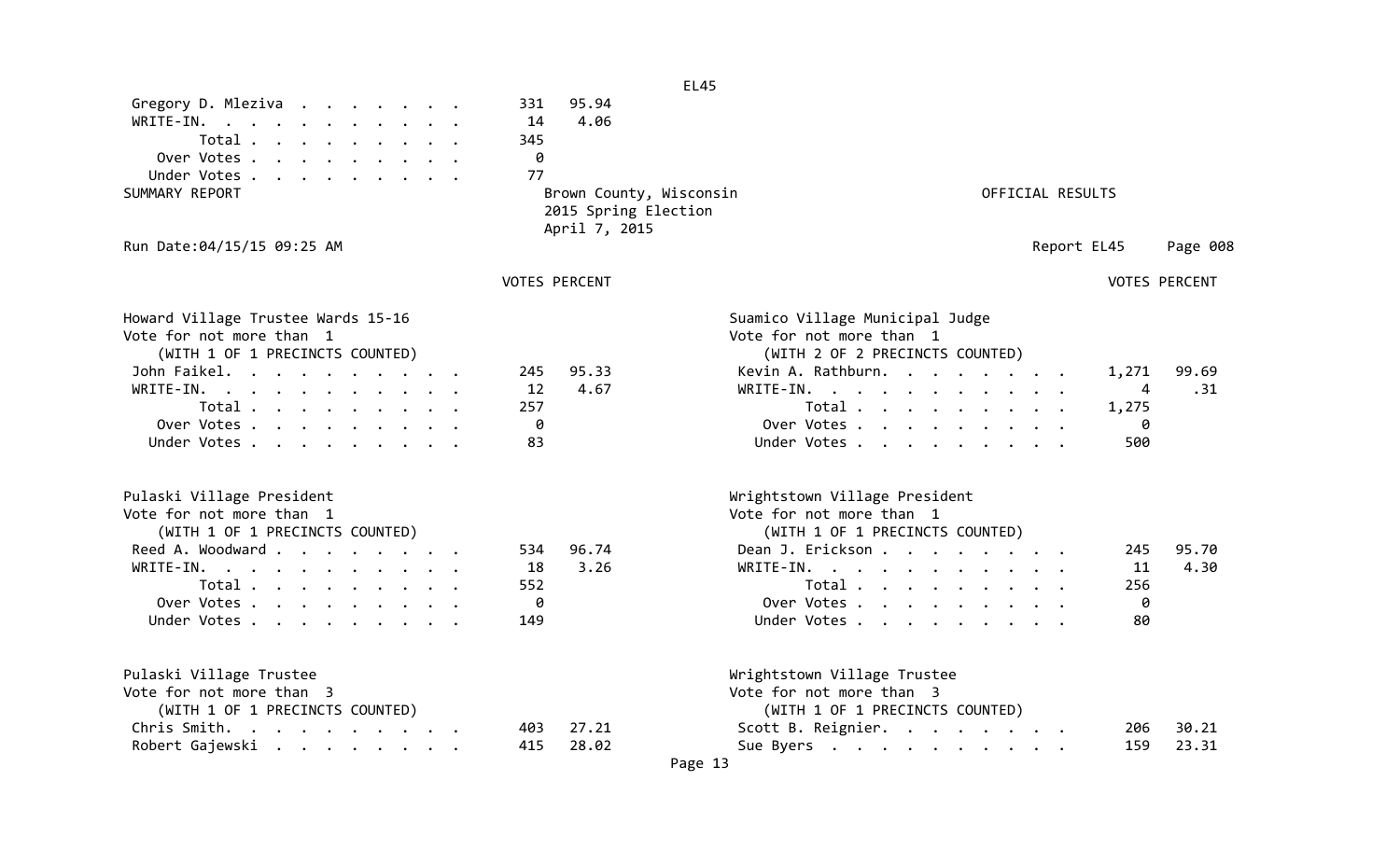| Roger Brzeczkowski    |  |  |  |  |  | 378         | .25. |
|-----------------------|--|--|--|--|--|-------------|------|
| Gerald R. Wojkiewicz. |  |  |  |  |  | 272         | 18.  |
| WRITE-IN.             |  |  |  |  |  | 13          |      |
|                       |  |  |  |  |  | Total 1,481 |      |
| Over Votes            |  |  |  |  |  |             |      |
| Under Votes           |  |  |  |  |  | 622         |      |

| Pulaski Village Municipal Judge |       |  |  |  |  |       |      |
|---------------------------------|-------|--|--|--|--|-------|------|
| Vote for not more than 1        |       |  |  |  |  |       |      |
| (WITH 1 OF 1 PRECINCTS COUNTED) |       |  |  |  |  |       |      |
| Robert S. Betley                |       |  |  |  |  | 539   | 98.9 |
| WRITE-IN.                       |       |  |  |  |  | 6 1.1 |      |
|                                 | Total |  |  |  |  | 545   |      |
| Over Votes                      |       |  |  |  |  | - 0   |      |
| Under Votes                     |       |  |  |  |  | 156   |      |

| Suamico Village Trustee                            | Vote for not more than 1                |
|----------------------------------------------------|-----------------------------------------|
| Vote for not more than 2                           | (WITH 1 OF 1 PRECINCTS COUNTED)         |
| (WITH 2 OF 2 PRECINCTS COUNTED)                    | 600<br>Lisa A. Rafferty                 |
| Daniel Roddan<br>960 38.54                         | $\overline{\phantom{a}}$ 3<br>WRITE-IN. |
| Michael Schneider.<br>551 22.12                    | 603<br>Total                            |
| Michelle Eckert<br>968 38.86                       | - 0<br>Over Votes                       |
| WRITE-IN. 12 .48                                   | 203<br>Under Votes                      |
| Total $\ldots$ $\ldots$ $\ldots$ $\ldots$<br>2,491 |                                         |
| 0<br>Over Votes                                    |                                         |
| Under Votes<br>1,059                               | De Pere City Alderperson District 3     |

| 126 18.48 |
|-----------|
| 682       |
|           |
| 326       |
|           |

# De Pere City Alderperson District 1 Vote for not more than 1 (WITH 1 OF 1 PRECINCTS COUNTED) Larry L. Lueck. . . . . . . . . . 782 99.11 S. Betley . . . . . . . . 539 98.90 WRITE‐IN. . . . . . . . . . . 7 .89 . . . . . . . . . . 6 1.10 Total . . . . . . . . . 789 0 ver Votes . . . . . . . . . . . 0 Under Votes . . . . . . . . . . 315

# De Pere City Alderperson District 2 Vote for not more than  $1$ <br> $(1.1711.4.95.4.72557)(2.0011755)$

| for not more than 2             | (WITH I OF I PRECINCTS COUNTED)              |
|---------------------------------|----------------------------------------------|
| (WITH 2 OF 2 PRECINCTS COUNTED) | Lisa A. Rafferty<br>99.50<br>600             |
| iel Roddan<br>960 38.54         | - 50<br>WRITE-IN.<br>$\overline{\mathbf{3}}$ |
| hael Schneider.<br>551 22.12    | 603<br>Total                                 |
| helle Eckert<br>968 38.86       | Over Votes                                   |
| TE-IN.<br>12.48                 | 203<br>Under Votes                           |

SUMMARY REPORT

Brown County, Wisconsin **Brown County, Wisconsin** OFFICIAL RESULTS 2015 Spring Election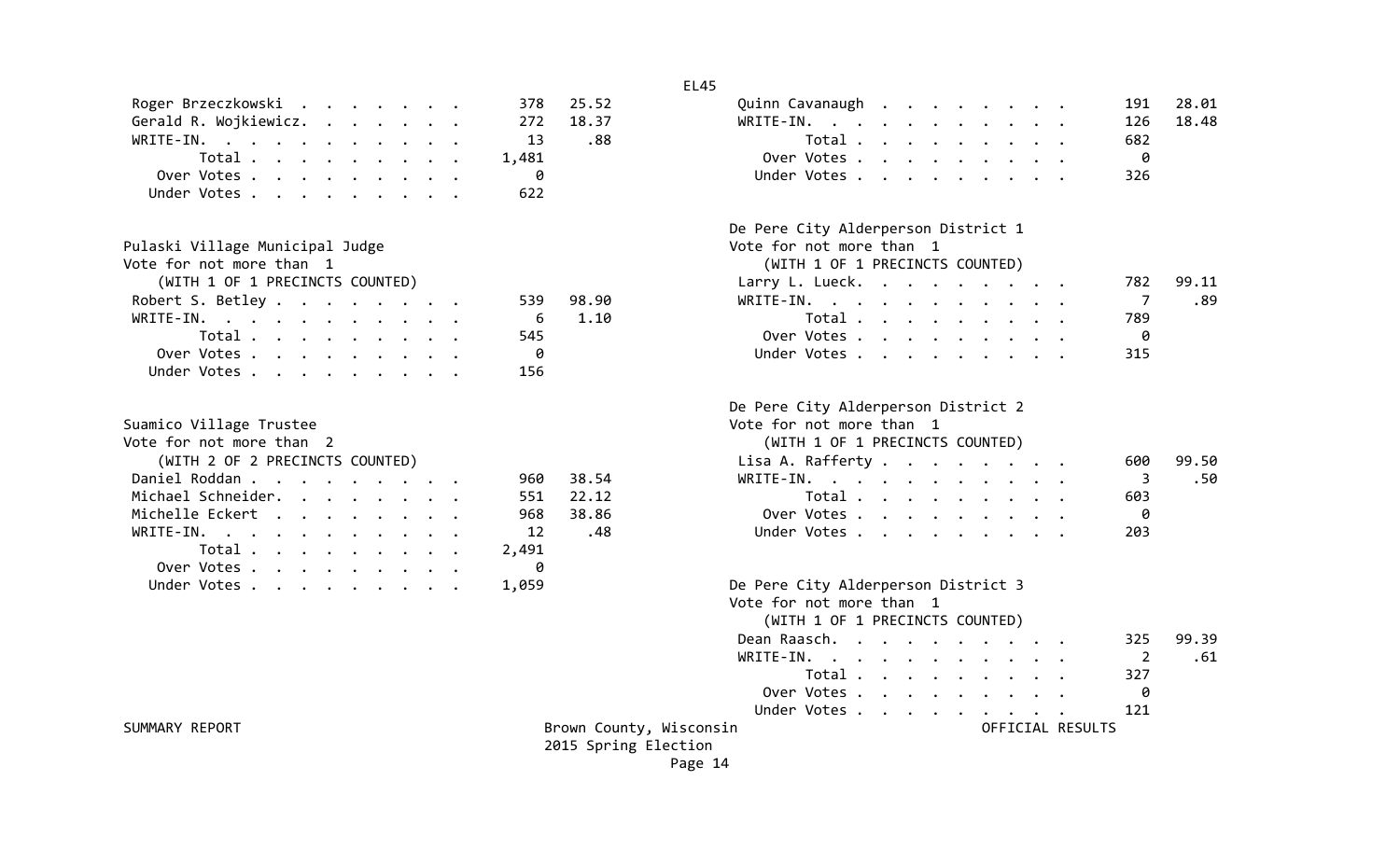**VOTES PERCENT** 

### VOTES PERCENT

| De Pere City Alderperson District 4 |              | Unified School District of De Pere School Board Member                                    |  |  |  |  |  |  |  |  |
|-------------------------------------|--------------|-------------------------------------------------------------------------------------------|--|--|--|--|--|--|--|--|
| Vote for not more than 1            |              | Vote for not more than 2                                                                  |  |  |  |  |  |  |  |  |
| (WITH 1 OF 1 PRECINCTS COUNTED)     |              | (WITH 8 OF 8 PRECINCTS COUNTED)                                                           |  |  |  |  |  |  |  |  |
| Michael Donovan                     | 98.14<br>423 | - 4<br>Jeff Mirkes.<br>2,299                                                              |  |  |  |  |  |  |  |  |
| WRITE-IN.                           | 1.86<br>-8   | 2,498 5<br>Dan Van Straten                                                                |  |  |  |  |  |  |  |  |
| Total                               | 431          | 27<br>WRITE-IN.                                                                           |  |  |  |  |  |  |  |  |
| Over Votes                          | 0            | 4,824<br>Total                                                                            |  |  |  |  |  |  |  |  |
| Under Votes                         | 154          |                                                                                           |  |  |  |  |  |  |  |  |
|                                     |              | $\mathbf{a} \cdot \mathbf{b} = \mathbf{a} \cdot \mathbf{a} + \mathbf{b} \cdot \mathbf{a}$ |  |  |  |  |  |  |  |  |

|  |  | City of Green Bay Mayor |
|--|--|-------------------------|
|  |  |                         |

| Jim Schmitt. 8,543 52.64       |  |  |  |  |                 | Vote for not more than 2          |
|--------------------------------|--|--|--|--|-----------------|-----------------------------------|
| Thomas J. De Wane. 7,636 47.05 |  |  |  |  |                 | (WITH 58 OF 58 PRECINCTS COUNTED) |
| WRITE-IN. 50                   |  |  |  |  | $\overline{31}$ | Andrew M. Becker                  |
| Total 16,229                   |  |  |  |  |                 | Ed Dorff.                         |
| Over Votes0                    |  |  |  |  |                 | WRITE-IN.                         |
| Under Votes 178                |  |  |  |  |                 | Total                             |

Ashwaubenon School District School Board Member

| Vote for not more than  1 |                                 |  |  |  |  |                             |  |
|---------------------------|---------------------------------|--|--|--|--|-----------------------------|--|
|                           | (WITH 6 OF 6 PRECINCTS COUNTED) |  |  |  |  |                             |  |
|                           |                                 |  |  |  |  | Jay Van Laanen. 1,645 98.44 |  |
|                           |                                 |  |  |  |  | WRITE-IN. 26 1.56           |  |
|                           |                                 |  |  |  |  | Total 1,671                 |  |
|                           | Over Votes.                     |  |  |  |  | -0                          |  |
|                           |                                 |  |  |  |  | Under Votes 499             |  |
|                           |                                 |  |  |  |  |                             |  |

Brillion Public School District School Board Member Over Votes . . . . . . . . . 0

| Unified School District of De Pere School Board Member |  |  |  |  |
|--------------------------------------------------------|--|--|--|--|
| Vote for not more than  2                              |  |  |  |  |
| (WITH 8 OF 8 PRECINCTS COUNTED)                        |  |  |  |  |

| $\cdots$ $\cdots$ $\cdots$ $\cdots$ $\cdots$ $\cdots$ $\cdots$ $\cdots$ $\cdots$ $\cdots$ |  |  |  |  |       |           |                             |  |  |  |  |  |     |
|-------------------------------------------------------------------------------------------|--|--|--|--|-------|-----------|-----------------------------|--|--|--|--|--|-----|
| l Donovan                                                                                 |  |  |  |  |       | 423 98.14 | Jeff Mirkes. 2,299 47.66    |  |  |  |  |  |     |
| IN.                                                                                       |  |  |  |  |       | 8 1.86    | Dan Van Straten 2,498 51.78 |  |  |  |  |  |     |
| Total 431                                                                                 |  |  |  |  |       |           | WRITE-IN. 27                |  |  |  |  |  | .56 |
| r Votes                                                                                   |  |  |  |  |       |           | Total 4,824                 |  |  |  |  |  |     |
| r Votes                                                                                   |  |  |  |  | - 154 |           | Over Votes0                 |  |  |  |  |  |     |
|                                                                                           |  |  |  |  |       |           | Under Votes 2,570           |  |  |  |  |  |     |
|                                                                                           |  |  |  |  |       |           |                             |  |  |  |  |  |     |

| Green Bay Area Public School District                                  |                |
|------------------------------------------------------------------------|----------------|
| School Board Member                                                    |                |
| Jim Schmitt. 8,543<br>Vote for not more than 2<br>52.64                |                |
| (WITH 58 OF 58 PRECINCTS COUNTED)<br>Thomas J. De Wane. 7,636<br>47.05 |                |
| Andrew M. Becker<br>WRITE-IN. 50 .31<br>13,899                         |                |
| Ed Dorff.<br>11,232<br>Total 16,229                                    |                |
| WRITE-IN. 218                                                          | .86            |
| Under Votes 178<br>Total 25,349                                        |                |
|                                                                        |                |
| Under Votes 18,843                                                     |                |
|                                                                        | 54.83<br>44.31 |

# Howard-Suamico School District 4 **How. Rep.School Board Member** 6 6 20 20 Vote for not more than 1 (WITH 11 OF 11 PRECINCTS COUNTED) Jeff Eilers. . . . . . . . . . 1,772 57.42 Beth A. Bashara . . . . . . . . 1,303 42.22 WRITE‐IN. . . . . . . . . . . 11 .36 Total . . . . . . . . . 3,086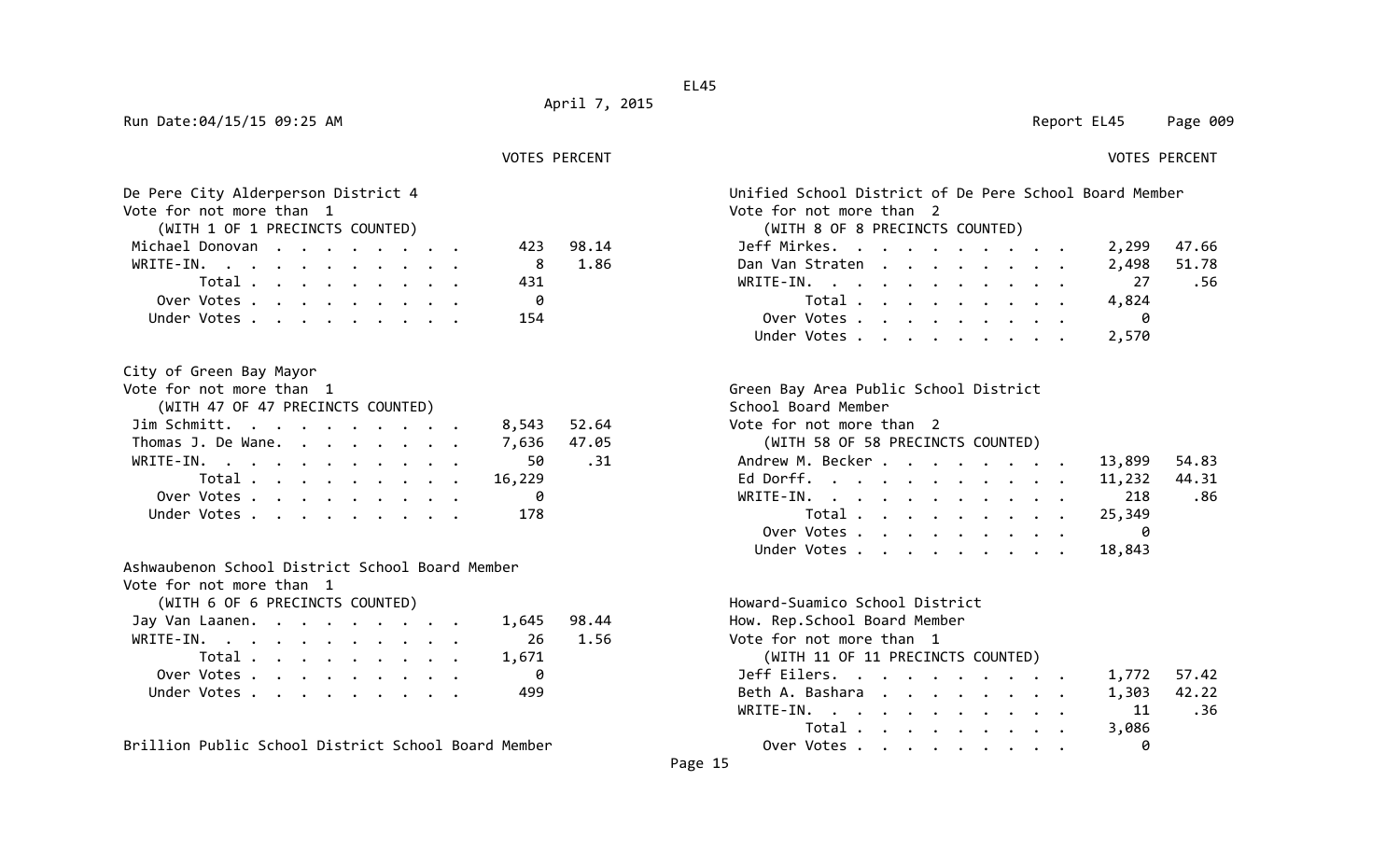| Vote for not more than 2                            |                      |                         | Under Votes<br>913                                  |          |
|-----------------------------------------------------|----------------------|-------------------------|-----------------------------------------------------|----------|
| (WITH 2 OF 2 PRECINCTS COUNTED)                     |                      |                         |                                                     |          |
| Gordon Gasch                                        | 9                    | 45.00                   |                                                     |          |
| Brian W. Horn                                       | 11                   | 55.00                   | Howard-Suamico School District                      |          |
| WRITE-IN.                                           | 0                    |                         | Sua. Rep. School Board Member                       |          |
| Total                                               | 20                   |                         | Vote for not more than 1                            |          |
| Over Votes                                          | 0                    |                         | (WITH 11 OF 11 PRECINCTS COUNTED)                   |          |
| Under Votes                                         | 14                   |                         | Lisa Botsford<br>2,734                              | 99.35    |
|                                                     |                      |                         | WRITE-IN.<br>18                                     | .65      |
|                                                     |                      |                         | Total<br>2,752                                      |          |
| School District of Denmark School Board Member      |                      |                         | Over Votes<br>0                                     |          |
| Vote for not more than 2                            |                      |                         | Under Votes<br>1,247                                |          |
| (WITH 6 OF 6 PRECINCTS COUNTED)                     |                      |                         |                                                     |          |
| Derek Rosek.                                        | 649                  | 25.43                   |                                                     |          |
| Nancy L. VanElzen.                                  | 658                  | 25.78                   | Kaukauna Area School District School Board Member   |          |
| Walter N. Neta.                                     | 296                  | 11.60                   | Vote for not more than 2                            |          |
| Scot Knutson                                        | 946                  | 37.07                   | (WITH 1 OF 1 PRECINCTS COUNTED)                     |          |
| WRITE-IN.                                           | 3                    | .12                     | Sally Jo Feistel<br>25                              | 22.12    |
| Total                                               | 2,552                |                         | Giovanna R. Feller<br>44                            | 38.94    |
| Over Votes                                          | 0                    |                         | John Moore<br>42                                    | 37.17    |
| Under Votes                                         | 534                  |                         | WRITE-IN.<br>2                                      | 1.77     |
|                                                     |                      |                         | Total $\cdots$ $\cdots$ $\cdots$<br>113             |          |
|                                                     |                      |                         | Over Votes<br>0                                     |          |
|                                                     |                      |                         | Under Votes<br>39                                   |          |
|                                                     |                      |                         |                                                     |          |
| SUMMARY REPORT                                      |                      | Brown County, Wisconsin | OFFICIAL RESULTS                                    |          |
|                                                     |                      | 2015 Spring Election    |                                                     |          |
|                                                     |                      | April 7, 2015           |                                                     |          |
| Run Date: 04/15/15 09:25 AM                         |                      |                         | Report EL45                                         | Page 010 |
|                                                     |                      |                         |                                                     |          |
|                                                     | <b>VOTES PERCENT</b> |                         | <b>VOTES PERCENT</b>                                |          |
| Luxemburg-Casco School District School Board Member |                      |                         | School District of West De Pere School Board Member |          |
| Vote for not more than 2                            |                      |                         | Vote for not more than 1                            |          |
| (WITH 2 OF 2 PRECINCTS COUNTED)                     |                      |                         | (WITH 6 OF 6 PRECINCTS COUNTED)                     |          |
| Cary Dequaine                                       | 372                  | 53.45                   | Thomas J. Van De Hei.<br>1,061                      | 60.22    |
| Tom Suess                                           | 321                  | 46.12                   | Kim Janus<br>695                                    | 39.44    |
|                                                     |                      | Page 16                 |                                                     |          |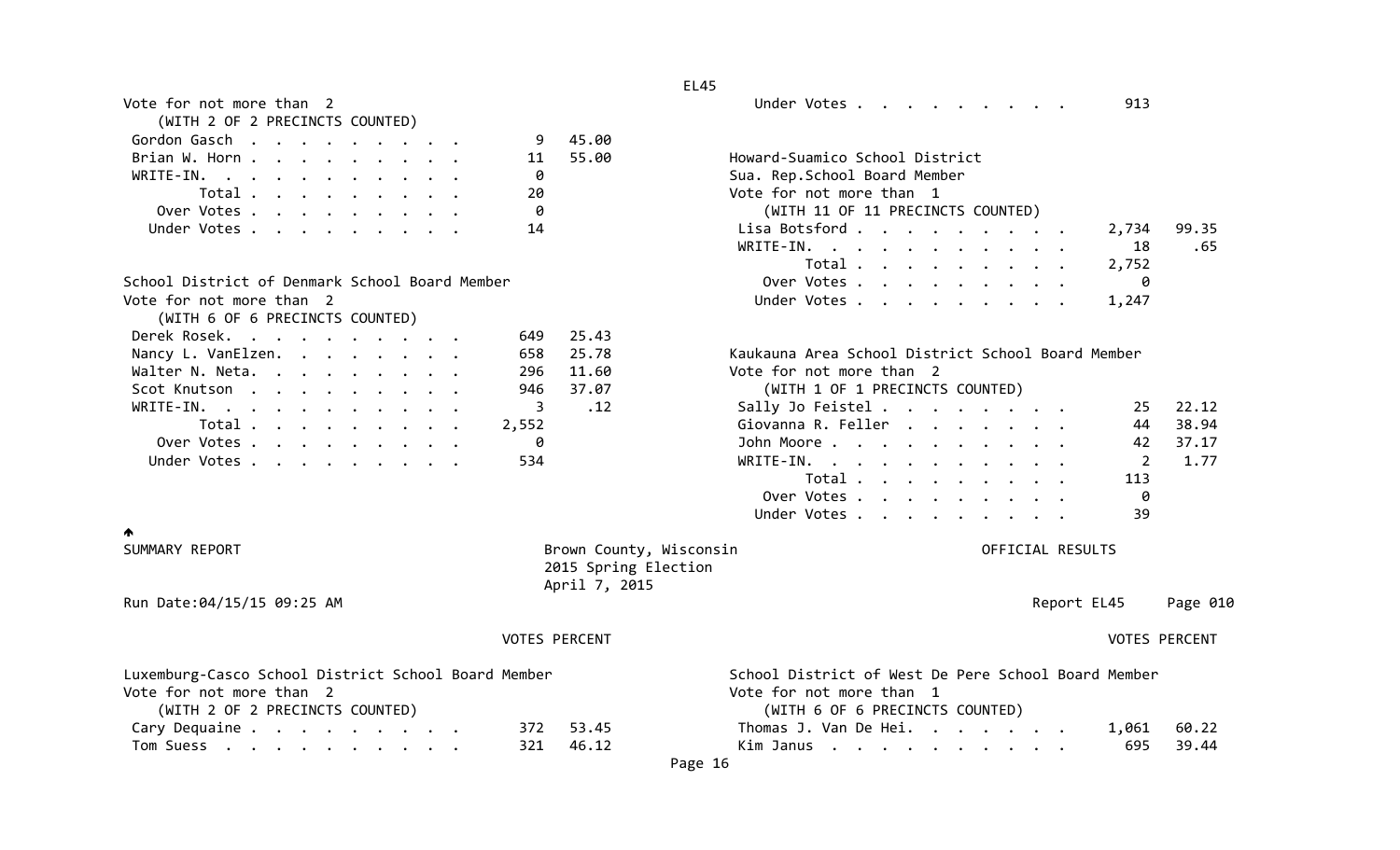| WRITE-IN. $\cdot$ , , , , , , , , , , , 3 , 43 |  |  |  |  |     | WRITE-IN. 6 |  |  |  |  |             |  |
|------------------------------------------------|--|--|--|--|-----|-------------|--|--|--|--|-------------|--|
| Total                                          |  |  |  |  | 696 |             |  |  |  |  | Total 1.762 |  |
| Over Votes                                     |  |  |  |  |     | Over Votes  |  |  |  |  |             |  |
| Under Votes                                    |  |  |  |  | 308 | Under Votes |  |  |  |  |             |  |

(WITH 4 OF 4 PRECINCTS COUNTED)

|  |  |  |  |  | Mark Wernicke 1,792 98.95 | Tina Leick      |  |  |  |  |  | 620         |
|--|--|--|--|--|---------------------------|-----------------|--|--|--|--|--|-------------|
|  |  |  |  |  | WRITE-IN. 19 1.05         | Mike Van Eperen |  |  |  |  |  | 649         |
|  |  |  |  |  | Total 1,811               | WRITE-IN.       |  |  |  |  |  | - 8         |
|  |  |  |  |  | Over Votes                |                 |  |  |  |  |  | Total 1,277 |
|  |  |  |  |  | Under Votes 754           |                 |  |  |  |  |  |             |

Pulaski Comm School District Zone 5 School Board Member Vote for not more than 1 State Referendum

(WITH 4 OF 4 PRECINCTS COUNTED) Vo

| Robert P. Skalitzky 1,747 99.37 |  |  |  |  | (WITH 90 OF 90 PRECINCTS COUNTED) |  |
|---------------------------------|--|--|--|--|-----------------------------------|--|
| WRITE-IN. 11 $.63$              |  |  |  |  | Yes 20,894                        |  |
| Total 1,758                     |  |  |  |  | No. 16,995                        |  |
| Over Votes0                     |  |  |  |  | Total 37,889                      |  |
|                                 |  |  |  |  | 0ver Votes 0                      |  |

| Pulaski Community School District     |                                   |
|---------------------------------------|-----------------------------------|
| At-large School Board Member          | NWTC Referendum                   |
| Vote for not more than 1              | Vote for not more than 1          |
| (WITH 4 OF 4 PRECINCTS COUNTED)       | (WITH 90 OF 90 PRECINCTS COUNTED) |
| Brian P. Vanden Heuvel 1,778<br>99.00 | 23,173<br>Yes.                    |
| WRITE-IN. 18<br>1.00                  | 14,088<br>No.                     |
| Total 1,796                           | Total<br>37,261                   |
|                                       |                                   |
| Under Votes<br>769                    | Under Votes 2,558                 |

|  |  |  |  |  |         | ----                                                              |  |  |  |  |
|--|--|--|--|--|---------|-------------------------------------------------------------------|--|--|--|--|
|  |  |  |  |  | . 3 .43 | WRITE-IN. 6                                                       |  |  |  |  |
|  |  |  |  |  | 1. 696  | Total 1,762                                                       |  |  |  |  |
|  |  |  |  |  |         | 0 ver Votes 0                                                     |  |  |  |  |
|  |  |  |  |  | s. 308  | Under Votes $\cdot \cdot \cdot \cdot \cdot \cdot \cdot \cdot$ 351 |  |  |  |  |

| ski Comm School District Zone 2 School Board Member | Wrightstown Comm. School District |
|-----------------------------------------------------|-----------------------------------|
| for not more than 1                                 | Vote for not more than 2          |
| (WITH 4 OF 4 PRECINCTS COUNTED)                     | (WITH 6 OF 6 PRECINCTS COUNTED)   |
| k Wernicke 1,792 98.95                              | Tina Leick<br>48.55<br>620        |
| TE-IN. 19 1.05                                      | 50.82<br>Mike Van Eperen<br>649   |
| Total 1,811                                         | .63<br>WRITE-IN. 8                |
| Over Votes 0                                        | Total 1,277                       |
| nder Votes 754                                      |                                   |
|                                                     | Under Votes<br>523                |

| not more than  1          |  | State Referendum                  |
|---------------------------|--|-----------------------------------|
| 4 OF 4 PRECINCTS COUNTED) |  | Vote for not more than 1          |
| . Skalitzky 1,747 99.37   |  | (WITH 90 OF 90 PRECINCTS COUNTED) |
| . 11 .63                  |  | 55.15<br>20,894<br>Yes.           |
| Total 1,758               |  | No. 16,995 44.85                  |
| Votes. 0                  |  | Total 37,889                      |
| Votes. 807                |  | Over Votes 0                      |
|                           |  | Under Votes 2,019                 |

| rge School Board Member        | NWTC Referendum                   |
|--------------------------------|-----------------------------------|
| for not more than 1            | Vote for not more than 1          |
| WITH 4 OF 4 PRECINCTS COUNTED) | (WITH 90 OF 90 PRECINCTS COUNTED) |
| n P. Vanden Heuvel 1,778 99.00 | Yes 23,173 62.19                  |
| E-IN. 18 1.00                  | No. 14,088 37.81                  |
| Total 1,796                    | Total 37,261                      |
| ver Votes 0                    | Over Votes0                       |
| der Votes 769                  | Under Votes 2,558                 |